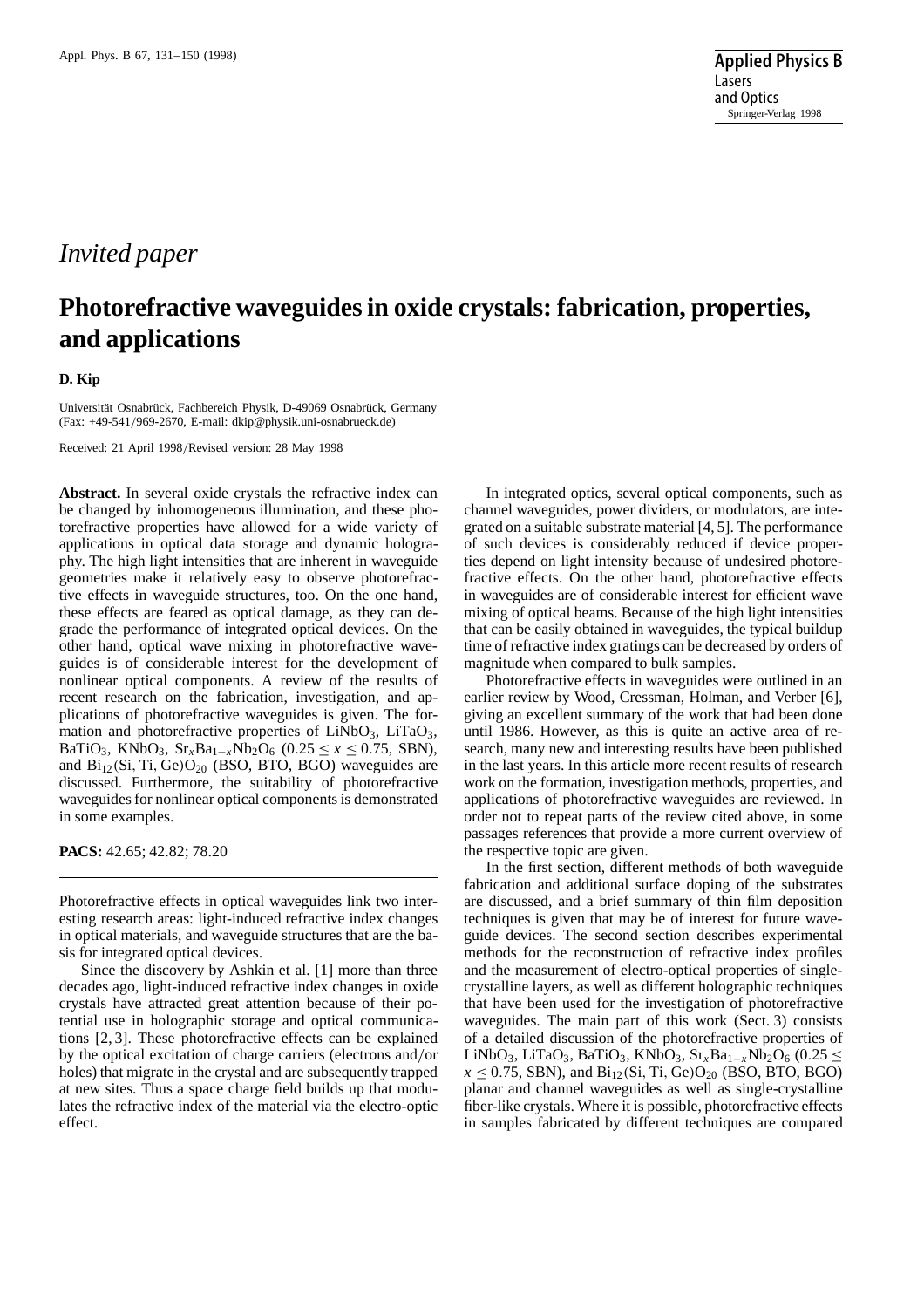with each other. In a final part, the suitability of waveguides with optimized photorefractive properties for nonlinear optical components is demonstrated in some examples, including narrow-band holographic filters, optical phase conjugation, and all-optical switching and routing.

# **1 Waveguide fabrication**

This section describes the different methods that can be used for the fabrication of waveguides in photorefractive crystals. Diffusion, ion exchange, implantation of ions, deposition of epitaxial thin layers, and alternative techniques are discussed.

# *1.1 Diffusion*

Many metal ions can be diffused into  $LiNbO<sub>3</sub>$  and  $LiTaO<sub>3</sub>$  to form low-loss waveguiding layers or channels, whereas the same technique has failed so far for most other ferroelectric crystals such as  $BaTiO<sub>3</sub>$ , KNbO<sub>3</sub>, or SBN. Titanium diffusion into  $LiNbO<sub>3</sub>$  is by far the most common technique for waveguide fabrication. On the other hand, diffusion is also an easy method of increasing the photorefractive sensitivity by surface doping of the waveguide substrates.

*1.1.1 Titanium diffusion.* The diffusion of thin films of titanium evaporated or sputtered onto the substrate surface [7] is a widely used method for waveguide formation in  $LiNbO<sub>3</sub>$ and in part also in  $LiTaO<sub>3</sub>$  crystals, and most of the integrated optical devices available today are based on titaniumdiffused  $LiNbO<sub>3</sub>$  waveguides. The diffusion process itself consists of several complex steps [8, 9] and is still not fully understood. A highly simplified description of titanium diffusion into  $LiNbO<sub>3</sub>$  reads as follows. At a temperature of about 500 °C, titanium is oxidized to TiO<sub>2</sub>, and above 600 °C  $LiNb<sub>3</sub>O<sub>8</sub>$  epitaxial crystallites are formed at the surface, connected with a loss of lithium. For temperatures larger than 950 °C a (Ti<sub>0.65</sub>Nb<sub>0.35</sub>)O<sub>2</sub> mixed oxide appears, which acts as the diffusion source for titanium indiffusion. With increasing annealing time titanium diffuses deeper into the crystal, and the titanium–niobium oxide layer decomposes.

In  $LiNbO<sub>3</sub>$  the extraordinary refractive index increases linearly with titanium concentration, whereas the ordinary index shows a slightly nonlinear behavior [10]. Larger changes are obtained for extraordinarily polarized light. No significant reduction of the electro-optic or nonlinear optical coefficients has been reported.

Diffusion of titanium has been used to produce waveguides in LiTaO<sub>3</sub> [11], too. The low diffusion coefficient requires temperatures above 1000 ◦C, which is much higher than the Curie temperature of about 620 ◦C. Thus the samples have to be polarized again after diffusion to avoid degradation of the electro-optic properties.

*1.1.2 Iron and copper diffusion.* The photorefractive sensitivity of waveguides in ferroelectric crystals can be strongly enhanced by surface doping of the substrate. The commonly used method is that of indiffusion of suitable metal ions, for example, iron or copper. This technique has been combined with titanium diffusion into  $LiNbO<sub>3</sub>$  and  $LiTaO<sub>3</sub>$ substrates [12, 13]. The fabricated LiNbO<sub>3</sub>:Ti:Fe, Cu and



Fig. 1. Concentration profiles  $c_{Ti}$ ,  $c_{Fe}$ , and reconstructed extraordinary refractive index profile ∆*n*<sup>e</sup> of a planar LiNbO3:Ti:Fe waveguide [13]. The dopant profiles  $c_{Ti}$  ,  $c_{Fe}$  , can be described by Gaussian functions (*dashed lines*, partly concealed). The reconstructed refractive index profile can be approximated by a linear superposition of iron and titanium concentration profiles (*dotted line*)

 $LiTaO<sub>3</sub>:Ti:Fe$  waveguides have considerably improved photorefractive properties, with sensitivities that are orders of magnitude higher than those of undoped substrates.

For the fabrication of waveguides with tailored properties, detailed knowledge of the index change as a function of dopant concentration is necessary. We have shown that both refractive indices of  $LiNbO<sub>3</sub>$  increase nearly linearly with iron concentration [13], whereas index changes by copper are small and negative [14]. Waveguides can be fabricated by indiffusion of iron alone [15, 16]. Furthermore, dark conductivity is distinctly enhanced by iron indiffusion and may exceed photoconductivity for strong doping [17]. As an example, in Fig. 1 our results on the concentration profiles of the indiffused titanium and iron in a planar  $LiNbO<sub>3</sub>:Ti:Fe$  waveguide are given [13]. The impurity concentrations have been measured with the focused electron beam of a microprobe, which scans the polished endface of the sample. The reconstructed refractive index profile  $\Delta n_e$  can be approximated fairly well by the superposition of the two Gaussian distributions of titanium and iron concentration.

*1.1.3 Other diffusion sources.* A large number of other metals can be diffused into  $LiNbO<sub>3</sub>$  to form waveguiding layers, for example, vanadium, nickel, niobium, cobalt, silver, or gold [7], but the best results have been obtained by using titanium. The diffusion of zinc into  $LiNbO<sub>3</sub>$  has been found to produce low-loss waveguides with high resistance to photorefractive damage [18]. Both refractive indices are increased, whereas the diffusion constant for zinc into  $LiNbO<sub>3</sub>$  is two orders of magnitude higher than for titanium. For  $LiTaO<sub>3</sub>$ crystals niobium is an alternative diffusion source to titanium that produces low-loss waveguides, too [19].

Heating of single-crystalline  $LiNbO<sub>3</sub>$  or  $LiTaO<sub>3</sub>$  to temperatures above 600 °C leads to a loss of Li or Li<sub>2</sub>O at the crystal surface. Lithium out-diffusion has been found to increase the extraordinary refractive index over the whole crystal surface, while the ordinary refractive index is reduced [20]. A waveguiding layer is formed for extraordinarily polarized light, and the possibility of low-loss single as well as multimode waveguide fabrication was recognized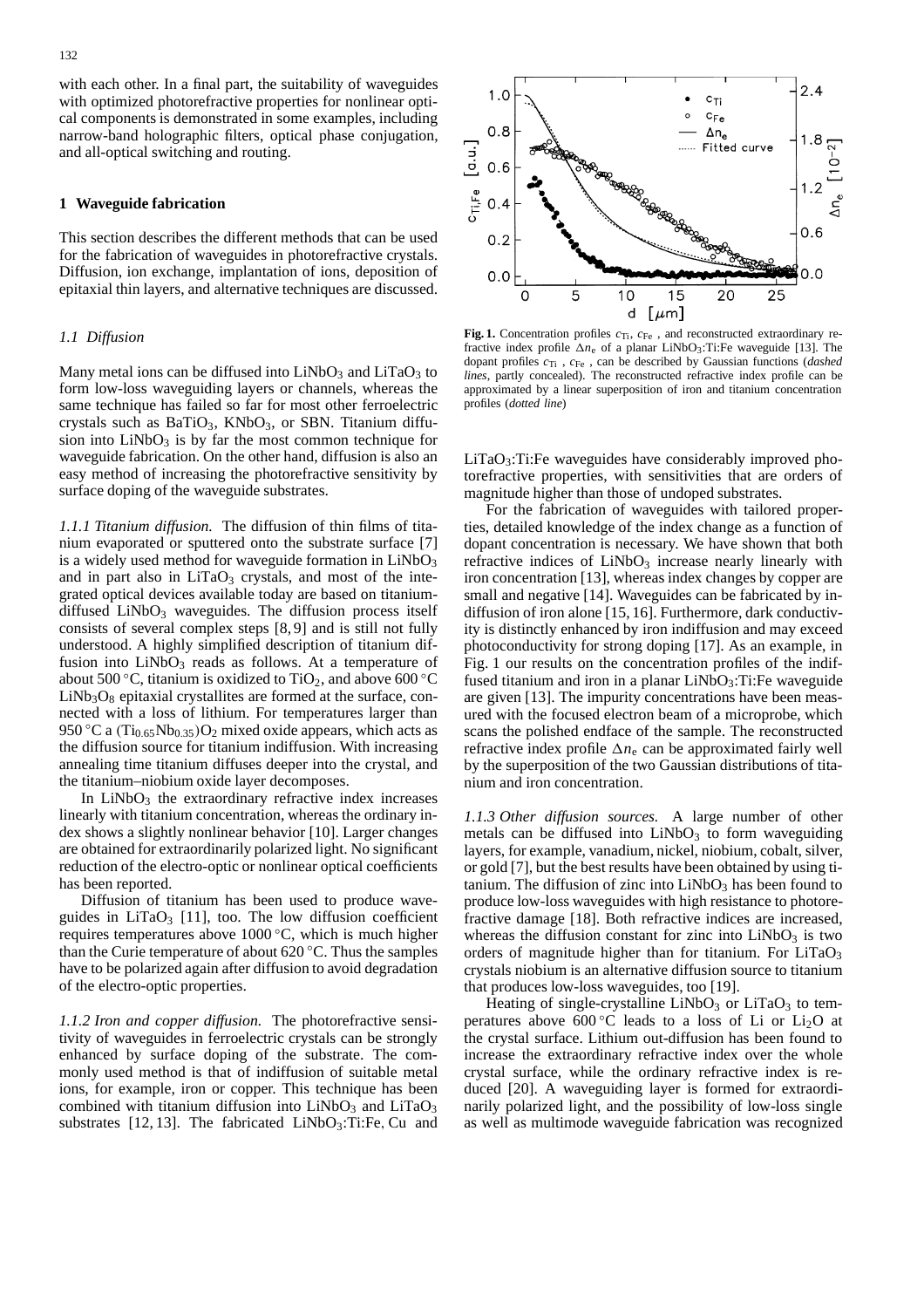early [21]. For the fabrication of channel waveguides by titanium diffusion this is an undesired effect, as it reduces the optical confinement in the indiffused stripes. Consequently, different possibilities have been described to prevent lithium out-diffusion during annealing [22, 23], and today titanium diffusion in a water-vapor or lithium-rich atmosphere are common techniques for channel waveguide formation.

# *1.2 Ion exchange*

To raise the refractive index of a medium the molecular structure of the material has to be altered. For some substrate crystals, this can be done by the simple and cheap method of ion exchange. Here the proton exchange technique in  $LiNbO<sub>3</sub>$ and  $LiTaO<sub>3</sub>$  has proved to result in good quality waveguides, which are in particular well suited for applications where high intensities occur, for example, second-harmonic generation or waveguide lasers. Different sources for the ion exchange may be used, and proton exchange can be combined with surface doping of the waveguiding layer.

*1.2.1 Proton exchange (PE).* This is a low-temperature process  $(T < 250 °C)$  which has been used successfully for waveguide fabrication in  $LiNbO<sub>3</sub>$  and  $LiTaO<sub>3</sub>$  [24, 25]. Basically, hydrogen that is provided by an appropriate acid is exchanged for lithium ions of the crystal. Only partial exchange is necessary for the formation of waveguides, and the chemical reaction, in this case for  $LiNbO<sub>3</sub>$ , can be written as

$$
LiNbO3 + xH+ \to Li1-xHxNbO3 + xLi+. \t(1)
$$

Here the value of  $x, 0 \le x \le 1$ , is the exchange degree. The most widely used technique is the immersion of the substrate in a bath of molten benzoic acid. To reduce the acidity of the melt it can be diluted by the addition of some mol percent of lithium benzoate [24]. Other methods exist, using alternative hydrogen sources such as phosphoric acid [26, 27], or sulfuric acid [28]. Recent reviews of the proton exchange technique can be found in [29, 30].

Proton exchange increases the extraordinary refractive index, while the ordinary index is reduced [24]. Without further treatment, the obtained refractive index profiles are nearly step-like. The size of the maximum index change depends on the used acid. Typical values for benzoic acid are  $\delta n_e = 0.12$ , *δn*<sub>0</sub> = −0*.*05 for LiNbO<sub>3</sub> [24], and *δn*<sub>e</sub> = 0*.*02, *δn*<sub>0</sub> ≈ 0 for LiTaO<sub>3</sub> [31, 32]. The largest changes of the extraordinary refractive index of  $\delta n_e = 0.145$  [26] for LiNbO<sub>3</sub> have been obtained by using phosphoric acid. However, even when the ordinary refractive index is decreased at the substrate surface, weak waveguiding for ordinarily polarized modes has been observed [33, 34]. This may be due to the formation of a thin layer of a rhombohedral  $\beta_1$ -phase of Li<sub>1−*x*</sub>H<sub>*x*</sub>NbO<sub>3</sub> [35] directly at the proton diffusion front, with a lower refractive index than the upper proton-exchanged layer, i.e., ordinarily polarized light is (weakly) guided by reflection at the created optical barrier.

 $LiNbO<sub>3</sub>$  channel waveguides fabricated with pure benzoic acid have typical propagation losses between 0.5 and 1 cm−<sup>1</sup> for extraordinarily polarized light, whereas lower values of about 0*.*2 cm−<sup>1</sup> have been reported for the use of phosphoric

acid [26]. A significant degradation of electro-optic and nonlinear optical properties of proton-exchanged  $LiNbO<sub>3</sub>$  waveguides was found very early [36] and can be explained by the lattice disorder and mixture of different phases, especially in strongly exchanged layers [35, 37]. Only slightly reduced electro-optic coefficients have been obtained for waveguides exchanged in lithium benzoate buffered acids or for samples annealed after the exchange [38, 39], and a full recovery of the electro-optic performance has been achieved by post-exchange annealing treatment at high temperatures  $(T \approx$ 350 ◦C*)* [40]. These so-called annealed proton-exchanged (APE) waveguides have a graded refractive index profile. The waveguiding layer is completely converted to the *α*-phase of Li<sub>1−*x*</sub>H<sub>*x*</sub>NbO<sub>3</sub> [35], with an exchange degree of  $\overline{x}$  < 0.12, corresponding to an extraordinary refractive index change of *δn*<sup>e</sup> *<* 0*.*025 [34]. Furthermore, for APE waveguides very small loss coefficients of about 0.03 cm<sup>-1</sup> have been measured [41].

*1.2.2 Combined proton and copper exchange.* Waveguides in  $LiNbO<sub>3</sub>$  and  $LiTaO<sub>3</sub>$  with strongly enhanced photorefractive sensitivity can be fabricated by proton exchange combined with a successive copper exchange from melts containing  $Cu<sup>+</sup>$  or  $Cu<sup>2+</sup>$  ions [34, 42]. As this technique of copper doping is a low-temperature process well below the Curie temperature of  $LiTaO<sub>3</sub>$ , it is of particular interest for the fabrication of photorefractive waveguides in this material.

In a first step, proton-exchanged waveguides are formed by normal treatment of the substrate in molten benzoic acid. In a second step, protons of the  $Li_{1-x}H_xNbO_3$  or  $Li_{1-x}H_xTaO_3$  layers, respectively, are exchanged for either  $Cu<sup>+</sup>$  or  $Cu<sup>2+</sup>$  ions. The melts for copper exchange consist of benzoic acid and some mol percent of copper acetate [42, 43] or copper oxide [34]. Final annealing treatment for several hours at temperatures of 350 to 400 ℃ has been found to be necessary to reduce absorption loss, to recover electrooptic coefficients, and to increase both steady-state diffraction efficiency and holographic sensitivity in the samples.

For  $LiNbO<sub>3</sub>$  waveguides fabricated by combined proton and copper exchange we have measured light-induced refractive index changes up to  $3 \times 10^{-3}$  [34], an increase of two orders of magnitude compared to samples fabricated by proton exchange alone. For  $LiTaO<sub>3</sub>$  waveguides we have obtained similar values [42], too.

*1.2.3 Metal ion exchange.* The ion exchange using potassium and sodium salts is commonly used for the fabrication of waveguide structures on glass substrates. The same technique has been applied to the formation of waveguiding layers in LiNbO<sub>3</sub> [33] and LiTaO<sub>3</sub> [44] crystals, too. Ion exchange in a mixture of potassium nitrate and silver nitrate has been shown to increase both the ordinary and the extraordinary refractive index in LiNbO<sub>3</sub> [45]. For LiTaO<sub>3</sub> both waveguide formation and additional surface doping have been achieved by ion exchange in an eutectic composition of potassium chloride and copper chloride, or by using a mixture of zinc, potassium, sodium, and copper sulfate [44].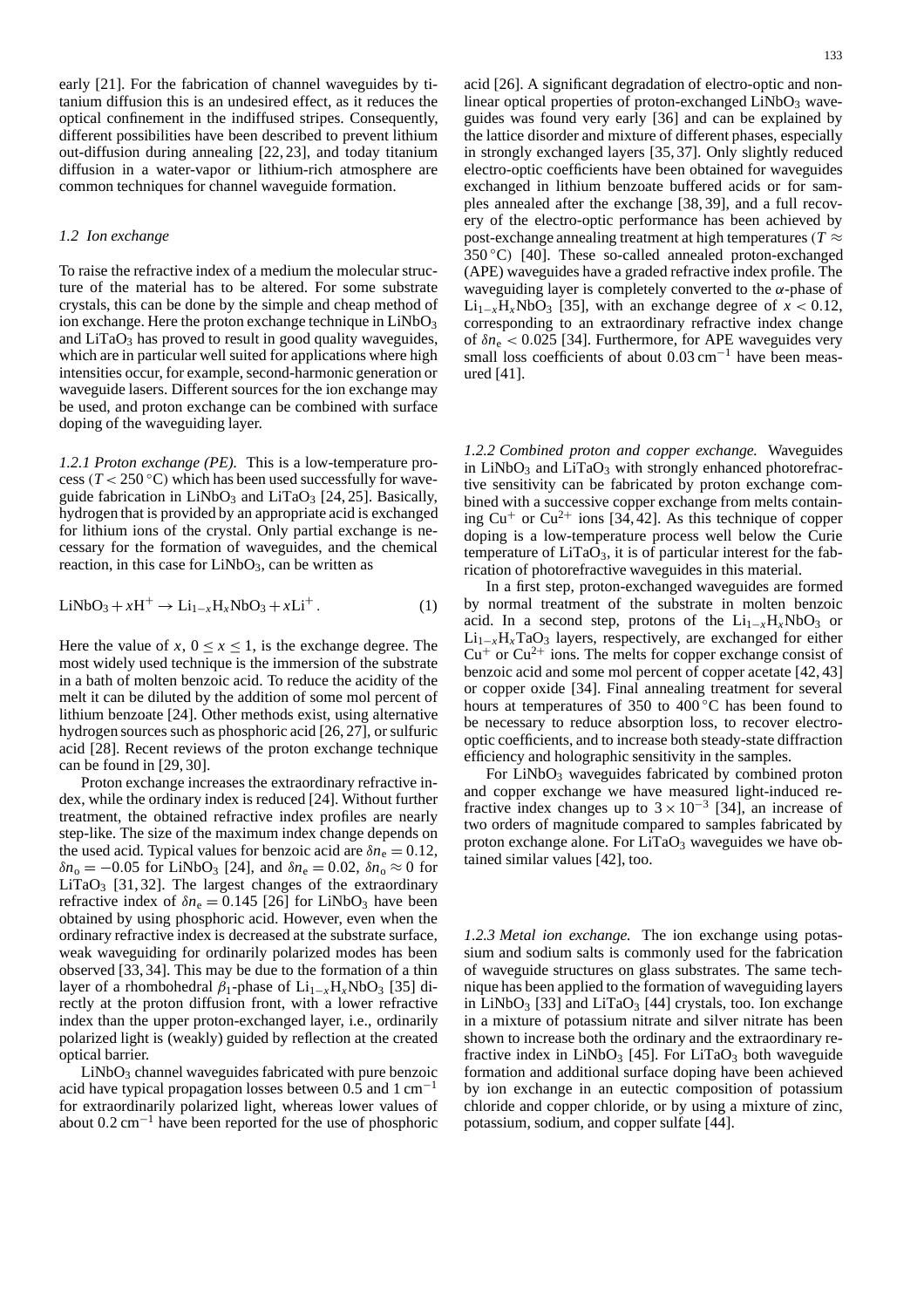## *1.3 Ion implantation*

The implantation of light ions such as  $H^+$  and  $He^+$  with an energy of some MeV has been successfully used for waveguide formation in a wide range of optical materials, including photorefractive ferroelectrics and sillenites. The first ion-implanted waveguide structure was fabricated in  $LiNbO<sub>3</sub>$  [46], but the method of ion implantation is especially well suited for perovskites such as  $BaTiO<sub>3</sub>$  and  $KNbO<sub>3</sub>$  [47– 49] and the crystals of the tungsten–bronze family, in particular SBN [51], where low-temperature phase transitions and large chemical inertness make other waveguide formation techniques more difficult.

A computer modelling of the implantation can be made by a TRIM simulation [52] that uses a Monte-Carlo method. Our results of such a simulation of  $He<sup>+</sup>$  implantation into lead germanate is shown in Fig. 2 [50]. During their path into the crystal, the implanted ions slow down because of energy loss from interactions with electrons and nuclei of the crystal. At higher energy of the incoming ions, electronic excitation of the crystal ions is the dominant loss mechanism. Depending on the substrate material, color and scattering centers may be created, and in some cases post-annealing of the sample has been used to reduce optical losses [53]. In a low energy range of some keV, nuclear collision is the most important mechanism for energy transfer between the implanted ion and the crystal ions. In principle, this damage can lead to an amorphization of the former ordered structure, and the resulting expansion of the atomic packaging causes a reduction of the refractive index of the material. As can be seen in Fig. 2, the nuclear damage per crystal volume has a sharp maximum at a depth of about  $5 \mu m$  below the substrate surface. Consequently, a well-defined buried, damaged layer with a reduced refractive index is formed, and light can be guided by total internal reflection at this barrier.

The loss mechanism in ion-implanted waveguides is rather complex and consists of different parts, namely material and implantation-induced absorption, surface scattering, and tunneling losses. A detailed theoretical and experimental



Fig. 2. TRIM simulation of implantation of 2-MeV He<sup>+</sup> at a dose of  $10^{15}$  cm<sup>-2</sup> into lead germanate (Pb<sub>5</sub>Ge<sub>3</sub>O<sub>11</sub>). Nuclear and electronic damage, i.e., energy deposition  $dE_{n,e}$  by collisions of the implanted ions with nuclei and electrons, respectively, per crystal volume d*V*, and helium concentration *c*He, are measured from the substrate surface

investigation of mode propagation loss for  $KNbO<sub>3</sub>$  waveguides can be found in [54].

The ion-dose dependence of the refractive-index decrease generally shows a saturation behavior, whereas the initial growth rate and the saturation level depend on ion energy [55]. A typical size of the refractive-index decrease is about 5% of the substrate value; deeper barriers up to 10% have been obtained for  $KNbO<sub>3</sub>$  [56].

Because of the well-defined penetration depth of the ions, the refractive index profiles obtained by ion implantation are nearly step-like, particularly for higher ion energies, when the ions are implanted deep in the substrate. For lower energies and corresponding smaller penetration depths of the ions of only a few  $\mu$ m, for example, single-mode waveguides, deviations from the step-like form may occur because of the nuclear recoil energy growing with increasing depth, which leads to damage even in the near-surface region.

For a low dose of the implanted ions in the range of some  $10^{13}$  to  $10^{15}$  cm<sup>-2</sup>, a slight increase of the extraordinary refractive index has been observed for several ferroelectric crystals [57]. This effect has been used to fabricate non-leaky waveguides [58], where light is confined without the possibility of barrier tunneling. Higher doses of  $10^{16}$  cm<sup>-2</sup> and more have resulted in a decrease of both refractive indices. Furthermore, the implantation through an appropriate mask on the substrate surface has enabled the fabrication of both, single and multimode channel waveguides in various materials [57, 59].

# *1.4 Thin film deposition*

The deposition technology of thin epitaxial layers [60, 61] has advanced dramatically during the last decades, mainly stimulated by the rapidly growing progress in microelectronics. Dozens of different deposition techniques have been developed, each of them having particular advantages for specific material compounds or applications.

The fabrication of photorefractive waveguides on the surface of a single-crystal substrate is a very cost-intensive procedure. The aim of this paragraph is to give a short overview of alternative techniques, i.e., thin film deposition, which have been recently used for the formation of single-crystalline oxide layers and which are promising for the development of nonlinear optical waveguides. Thin ferroelectric films on semiconductor substrates are also of great importance for future hybrid devices that make use of both the electronic properties of the substrate and the nonlinear optical properties of the deposited film.

*1.4.1 Sputtering.* A wide range of different sputtering techniques have been developed in the past, including diode, reactive, ion beam, magnetron, or bias sputtering, and nearly all oxide crystals that are of interest for waveguide applications have been fabricated in thin film form by sputtering of a suitable target material. However, control of stoichiometry and microstructure are difficult; thus only in a few cases singlecrystal layers have been obtained.

A relatively new sputter method is pulsed laser deposition (PLD). In most cases light of an excimer laser is used to evaporate the target atoms, and good results have been obtained by in situ annealing of the growing film. Epitaxial films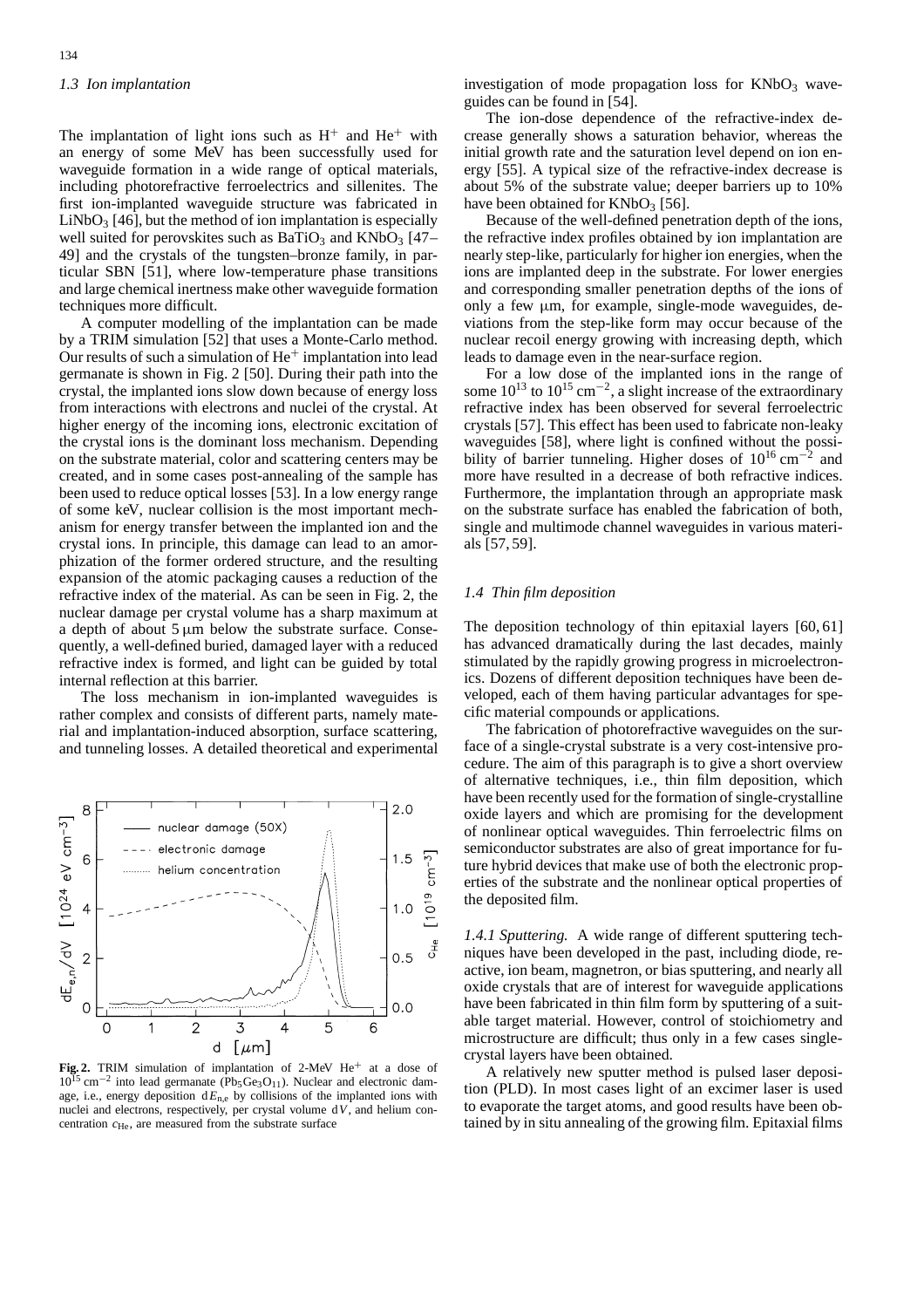with promising nonlinear optical properties that are similar to the bulk material have been realized for  $LiNbO<sub>3</sub>$  [62], BaTiO<sub>3</sub> [63], KNbO<sub>3</sub> [64], and SBN [65].

*1.4.2 Molecular beam epitaxy (MBE).* This is a sophisticated, finely controlled method for growing single-crystal epitaxial films under high-vacuum conditions. Thin films are formed on the heated substrate surface by slowly evaporating the elemental or molecular constituents utilizing relatively small collimated beams. Advantages are the uniquely high precision of the layer by layer growth and the low temperature requirement for epitaxy. On the other hand, the limited growth speed for a larger film thickness of some hundred nm and the complex equipment are major limitations of this promising technique. However, several thin film ferroelectrics have been fabricated using MBE, for example,  $LiTaO<sub>3</sub>$  [66] and BaTiO<sub>3</sub> [67].

*1.4.3 Liquid phase epitaxy (LPE).* LPE is used for the thermally-controlled overgrowth of single-crystal films from the melt on a single-crystalline substrate. When compared to MBE, the uniformity and surface morphology are poor; but deposition rates are high. However, sometimes it is difficult to fabricate layers thinner than a few  $\mu$ m. The technology is relatively simple and cheap. Examples of thin ferroelectric film compounds are LiNbO<sub>3</sub> on LiTaO<sub>3</sub> substrates [68], and SBN layers on MgO [69].

*1.4.4 Metal organic chemical vapor deposition.* Singlecrystal layers grown by the copyrolysis of various combinations of organometallic compounds and hydrides, the metal organic chemical vapor deposition (MOCVD), have achieved a great technological importance in the fabrication of fast optoelectronic devices. MOCVD offers a competitive alternative to MBE for epitaxial film fabrication. Growth rates and thickness control are satisfactory, and highly uniform layers with good surface morphology can be grown over large areas. Motivated by excellent results obtained for semiconductor devices, the fabrication of numerous ferroelectric films for application in nonlinear optics has been demonstrated [70–72].

#### *1.5 Other fabrication techniques*

Only a few alternative methods for the fabrication of photorefractive waveguides have been published in the past. Different ferroelectric layers fabricated by the sol-gel process have been obtained including  $BaTiO<sub>3</sub>$  [73] and SBN [74], but shrinking of the films during the drying resulted in small grain sizes of some tens of nm.

Channel waveguides were formed because of induced strain on the surface of a single-crystal substrate [75]. Strain is produced by a thick film deposited on the substrate surface at a temperature of a few hundred degrees Centigrade. After the sample has cooled down, different thermal expansion leads to strain on the sample surface. Small stripes are etched in the deposited layer, and waveguides are formed in the strain-free channels because of a refractive-index increase that is due to the strain-optic effect.

Another straightforward method consists in the formation of a thin coating layer with a high refractive index, for example, titanium dioxide  $(TiO<sub>2</sub>)$ , on a substrate material with a lower refractive index. A waveguide with a large evanescent electric field may be formed, which makes use of the nonlinear optical properties of the substrate.

# **2 Investigation techniques**

In the following paragraphs different techniques for the reconstruction of refractive index profiles and the measurement of electro-optic coefficients, as well as holographic investigation methods that can be used for the determination of photorefractive properties are presented.

# *2.1 Refractive index profiles*

Refractive index profiles with typical dimensions of a few  $\mu$ m can hardly be determined by direct measurement, in particular for waveguides in oxide crystals with relatively high refractive indices. Several reconstruction techniques have been developed that make use of a set of measured effective refractive indices  $n_{\text{eff},i}$  of the waveguide. For planar structures the prism coupling method (dark line spectroscopy) [76] is particularly simple and yields a resolution of better than 10<sup>-4</sup> for *n*<sub>eff</sub>.

To reconstruct the refractive index profile, two different strategies have been established. The first is to assume a family of plausible profiles that are characterized by a set of parameters. The parameters are varied until the effective refractive indices of the computed profile match the measured ones best. Good results have been obtained for ion-implanted waveguides [55, 56], where the profile form can be well predicted by using TRIM simulations. A second procedure commonly used for profile reconstruction is the inverse WKB method. Several algorithms have been published [77–79], and the results for waveguides with higher mode numbers  $(i > 4)$  are very satisfactory.

For channel waveguides, different numerical approximations are used to calculate the effective refractive indices of the modes of an assumed or given refractive index profile, for example, the methods of finite differences or finite elements. The form of the refractive index profile is varied until the calculated mode profiles fit the measured light distribution of the excited waveguide modes.

#### *2.2 Electro-optic properties*

The electro-optic properties of a waveguide structure may be changed because of the fabrication process when compared to the bulk material. Thus several techniques have been used to determine electro-optic coefficients in both planar and channel waveguides.

The measurement of electro-optic coefficients in planar waveguides has been carried out by using attenuated total reflection (ATR) spectroscopy, a method that is well known from the investigation of electro-optic polymer layers [80].

Depth profiling of electro-optic coefficients in graded index waveguides becomes possible by excitation of different modes of the sample. An example is given in Fig. 3 where we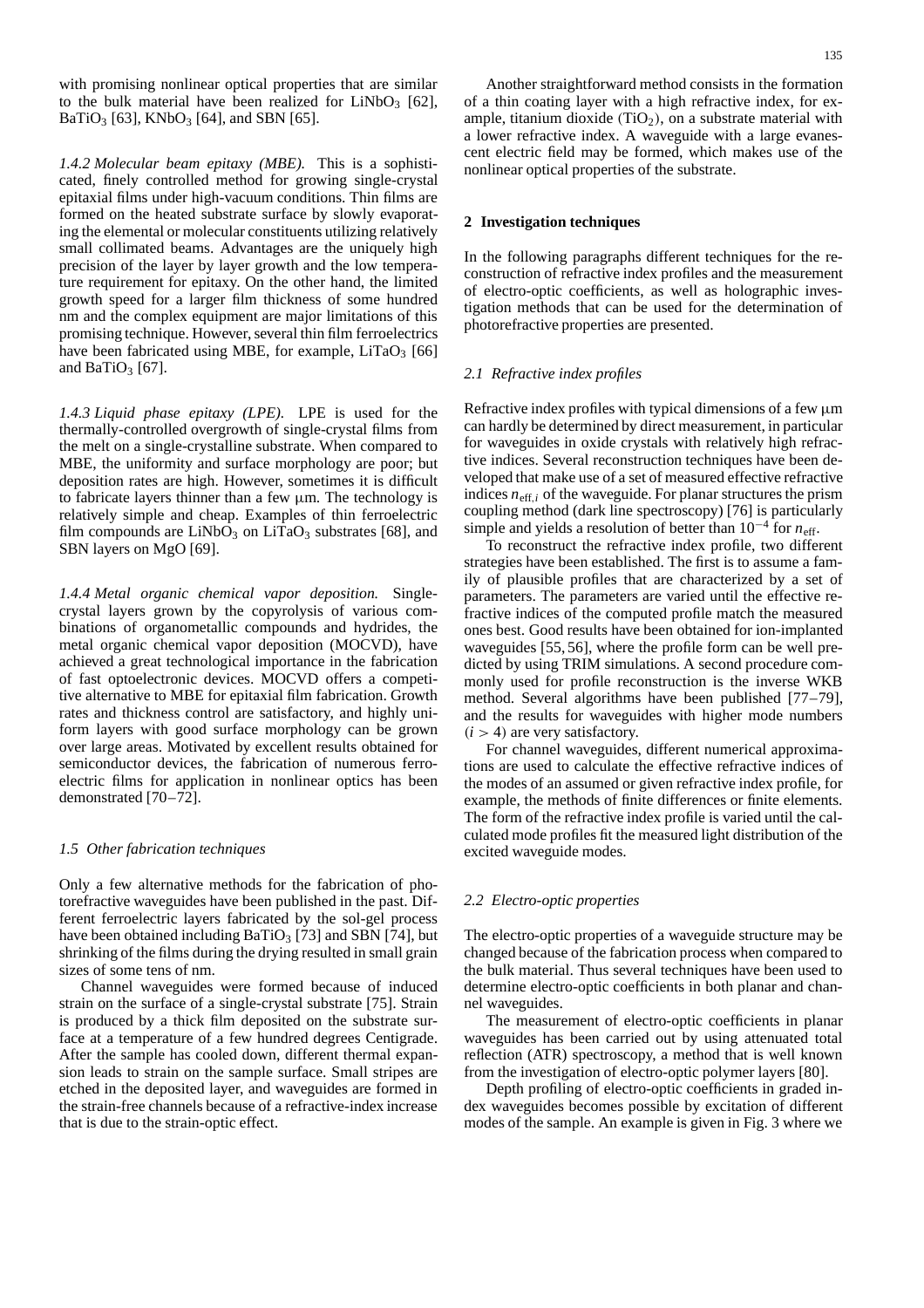

**Fig. 3.** Electro-optic coefficient  $r_{333}$  as a function of the difference  $\delta n_{\text{eff}} =$  $n_{\text{eff}} - n_{\text{e}}$  of effective extraordinary refractive index and the substrate index for a proton-exchanged LiNbO3 waveguide [34]. The *dotted line* is merely a guide for the eye

have measured the coefficient  $r_{333}$  of a PE LiNbO<sub>3</sub> waveguide as a function of the difference  $\delta n_{\text{eff}} = n_{\text{eff}} - n_{\text{e}}$  [34]. Here  $n_{\text{eff}}$ is the effective extraordinary refractive index of the mode, and  $n_e$  is the substrate index. Between separate measurements, the sample was annealed to successively reduce the values of  $n_{\text{eff}}$ and therewith *δn*eff. For as-proton-exchanged layers and low modes propagating close to the surface,  $δn_{\text{eff}}$  is larger than 0.07, and  $r_{333}$  is almost zero. Annealing at a temperature of 400 °C and for a total time of 320 min leads to  $\delta n_{\text{eff}} < 0.03$ , and the coefficient  $r_{333}$  is nearly completely recovered to the bulk value. Alternative techniques for electro-optic coefficient measurements based on interferometric methods [39, 81] and modulation of the reflection pattern from the sample surface [65, 82] have been reported.

In channel waveguides, the electro-optically induced phase changes in integrated Mach–Zehnder [38, 40] or Fabry–Pérot interferometers [83] have been used to measure electro-optic coefficients in  $LiNbO<sub>3</sub>$  and  $LiTaO<sub>3</sub>$  samples.

#### *2.3 Holographic methods*

Photorefractive effects in planar waveguides can be studied by two principal holographic methods, namely by utilizing a two-beam interference setup, or by monitoring the output intensity and the beam shape of a single guided beam. In particular in the former case, a wide variety of holographic measurement techniques [84] for material characterization can be applied. In channel waveguides light-induced phase changes can be measured interferometrically in the same way as electro-optic effects, i.e., by a non-holographic method. Here pump probe techniques are often utilized, where a lowpower beam of larger wavelength that does not cause photorefractive effects itself, is used to measure refractive index changes. In the following, some investigation methods for planar waveguides will be briefly described, and the expressions for usual measures for the size of photorefractive effects are given.

Light can be coupled into planar waveguides with the help of prisms or by direct endface coupling. Grating couplers may

be used as well, but fabrication is difficult and coupling efficiencies are low. On the one hand, prism coupling may be preferred for the investigation of multimode waveguides as it enables excitation of certain modes with well-defined intensity distribution, and thus depth-dependent measurements of waveguide properties become possible. On the other hand, endface coupling is of particular interest for waveguides in  $BaTiO<sub>3</sub>$ , KNb $O<sub>3</sub>$ , or SBN, because sample dimensions are ususally too small to use a two-prism setup, and for some materials stress that is inherent in the prism–waveguide coupler may be not applied to the samples because of the risk of depoling of the single-domain crystals.

Elementary refractive index gratings can be written by two guided beams intersecting inside the waveguide [85]. In general, both beams have the same polarization and mode number, and they intersect under a certain angle, but gratings can be recorded with different modes, orthogonal polarization, or in a linear geometry, too [12, 86]. Furthermore, gratings may be written by external beams that impinge upon the surface of the waveguiding layer [87, 88]. The readout of gratings is possible by shortly blocking one of the writing beams; alternatively another beam of different (longer) wavelength that is coupled in under the corresponding Bragg angle may be used for continuous reading.

The temporal development of the *refractive index modulation* ∆*n* during writing and decay of the grating can be described by exponential laws [89],

$$
\Delta n(t) = \Delta n_s \left[ 1 - \exp\left(-t/\tau\right) \right],\tag{2}
$$

$$
\Delta n(t) = \Delta n_s \exp(-t/\tau) \tag{3}
$$

Here ∆*n*<sup>s</sup> is the refractive index change in saturation, and *τ* is the grating buildup time or Maxwell time for holographic recording.

The *diffraction efficiency η* is defined as the ratio of diffracted and total transmitted light intensity. It is connected to the amplitude of the refractive index modulation and interaction length *d* via Kogelnik's equation [90],

$$
\eta = \sin^2\left(\frac{\Delta n \pi d}{\lambda \cos \Theta}\right),\tag{4}
$$

where *λ* is the vacuum wavelength of light and *Θ* is the angle at which the recording beams intersect in the waveguide.

The *holographic sensitivity S* can be expressed as the ratio of saturated refractive index change and the product of intensity *I* and grating buildup time *τ*,

$$
S = \frac{\Delta n_s}{I\tau} \,. \tag{5}
$$

When the refractive index grating is not in phase (or antiphase) with the light intensity pattern, a signal beam *I*<sup>s</sup> can be amplified by a pump beam *I*p. The *logarithmic gain coefficient Γ* of this two-wave mixing is described by

$$
\Gamma = \frac{1}{d} \ln \left( \frac{I_s I_p^0}{I_s^0 I_p} \right). \tag{6}
$$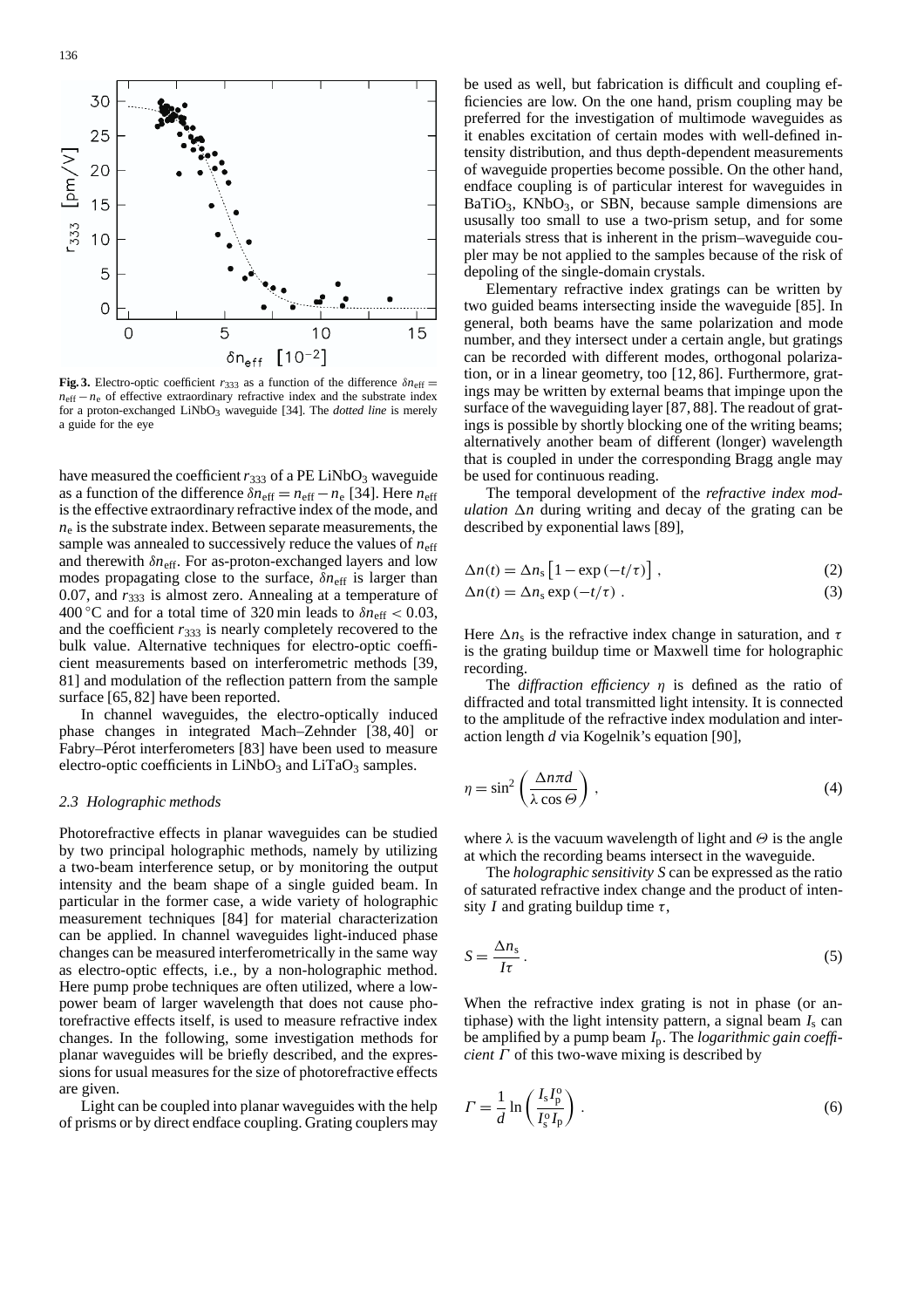Here  $I_{s,p}^{\text{o}}$  and  $I_{s,p}$  are the light intensities of signal and pump wave at the beginning of the interaction and after the grating has been written until saturation, respectively. In the undepleted pump approximation, i.e.,  $I_p \approx I_p^0$ , the signal wave is amplified exponentially,  $I_s = I_s^o \exp(\Gamma d)$ .

In most investigations of photorefractive waveguides averaged quantities have been used to describe both the light distribution inside the sample and the photorefractive properties, for example, effective widths and propagation depths of the excited modes, averaged light intensities, or refractive index changes and photovoltaic constants where the values are averaged over the depth of the waveguiding layer [91]. For these averaged quantities the Kogelnik theory of the interaction of plane waves may be used to interpret the results. However, in some cases the simplified treatment of the interacting beams as plane waves has failed to describe the experimental observations. For a more accurate evaluation of the measurements the two-dimensional intensity distribution has to be taken into account. For example, the two-wave interaction of Gaussian beams inside a waveguiding layer can be interpreted in terms of a spatially varying time constant for the grating buildup time that is smallest in the beam center and increases towards the sides of the Gaussian profile [92]. Furthermore, the two-dimensional shape of the intensity distribution has to be considered in particular for those wave mixing experiments that depend critically on the small thickness of the waveguiding layer [93, 94], i.e., for interactions that have no analogs in bulk samples.

When only a single beam is coupled into the planar photorefractive waveguide, both, light-induced phase changes in the beam path and holographic scattering reduce the transmitted power in the beam direction [95, 96]. Photoconductivity, refractive index changes, and holographic sensitivity can be quantitatively determined by input power and time dependent measurements of the resulting changes in the shape of the outcoupled intensity spectrum [97].

#### **3 Materials**

In this section, the properties of photorefractive planar and channel waveguides in different materials, including  $LiNbO<sub>3</sub>$ ,  $LiTaO<sub>3</sub>$ , BaTiO<sub>3</sub>, KNbO<sub>3</sub>, SBN, and crystals of the sillenite type (BSO, BTO, BGO), will be discussed.

## *3.1 Lithium niobate*

Among all the electro-optic materials photorefractive effects have been studied most extensively in lithium niobate *(*LiNbO3*)* [2]. Very large crystals with diameters up to four inches and of superior optical quality can be grown.  $LiNbO<sub>3</sub>$  has rather high electro-optic and SHG coefficients of  $r_{333} \approx 30 \text{ pm/V}$  and  $d_{333} \approx 32 \text{ pm/V}$ , respectively. The crucial influence of transition metal dopants, for example, iron or copper, on the photorefractive properties was discovered very early. Today the charge transport in  $LiNbO<sub>3</sub>$ bulk samples is well understood for cw as well as for pulse laser intensities [98]. Both, photorefractive sensitivity and refractive index changes of doped crystals are high. However, when compared to other ferroelectric crystals such as the perovskites  $BaTiO<sub>3</sub>$  and KNbO<sub>3</sub>, or SBN, photoconductivity is

at least two or three orders of magnitude lower. Thus typical recording times of refractive index gratings in the bulk are in the range of minutes. On the other hand,  $LiNbO<sub>3</sub>$  has been intensively investigated as holographic storage material because of the low dark conductivity that enables storage times up to years.

By far the most of the published fundamental and applied work on photorefractive properties of waveguides has been done by using  $LiNbO<sub>3</sub>$ , mainly because of the large interest in this crystal for its use as a substrate material in integrated optics. Advantages of  $LiNbO<sub>3</sub>$  are the easy formation of highquality low-loss waveguides, chemical and mechanical resistance, a wide range of nonlinear optical interactions, and finally the availability of good and large crystals at a reasonable cost. Most of the available literature on photorefractive  $LiNbO<sub>3</sub>$  waveguides, starting with the first reported photorefractive effects in 1975 [85, 99] and up to the year 1986, is reviewed in [6]. In the meantime new photorefractive effects in  $LiNbO<sub>3</sub>$  waveguides have been found, and improved theoretical descriptions have enabled a better understanding of the involved mechanisms. The following sections will concentrate on these recent investigations of planar and channel waveguides in  $LiNbO<sub>3</sub>$ .

*3.1.1 Planar waveguides.* Light-induced refractive index changes in an optical material can be considered from two points of view. On the one hand, these photorefractive effects are of considerable interest for applications in holographic storage and optical communication technology. On the other hand, the same mechanism is feared as optical damage; for example, in waveguide devices light-induced phase shifts may degrade the optical performance.

Optical damage resistance of planar  $LiNbO<sub>3</sub>$  waveguides fabricated by different technologies has recently been investigated by various groups. In Table 1 some values of steadystate refractive index changes and holographic sensitivity for waveguides prepared by different techniques are summarized. However, only values measured at similar light intensities may be compared. In general, steady-state refractive index changes, holographic sensitivity, and photoconductivity depend on light intensity [100, 101]. For certain fabrication methods, dark conductivity of the waveguiding layer is considerably enlarged, and particularly at higher light intensities more than one photorefractive center can be involved in the charge transport mechanism [102], thus making the above quantities intensity dependent.

Furthermore, the impurity level of the used substrate material as well as impurities that are incorporated by the waveguide fabrication itself, play an important role for the photorefractive behavior of the investigated samples; but in most published work on optical damage in  $LiNbO<sub>3</sub>$  waveguides the concentration of impurities has not been measured. Therefore, the results given in Table 1 should only be regarded as a general tendency of the size of photorefractive effects in different types of waveguides.

A high holographic sensitivity and large light-induced refractive index changes have been found for titanium-diffused samples [97]. It has been recognized that  $Fe^{2+}$  centers are stabilized by  $Ti^{4+}$  ions against oxidation [91], thus increasing the sensitivity to optical damage considerably.

Much higher photorefractive damage resistance has been obtained for waveguides prepared by diffusion of zinc into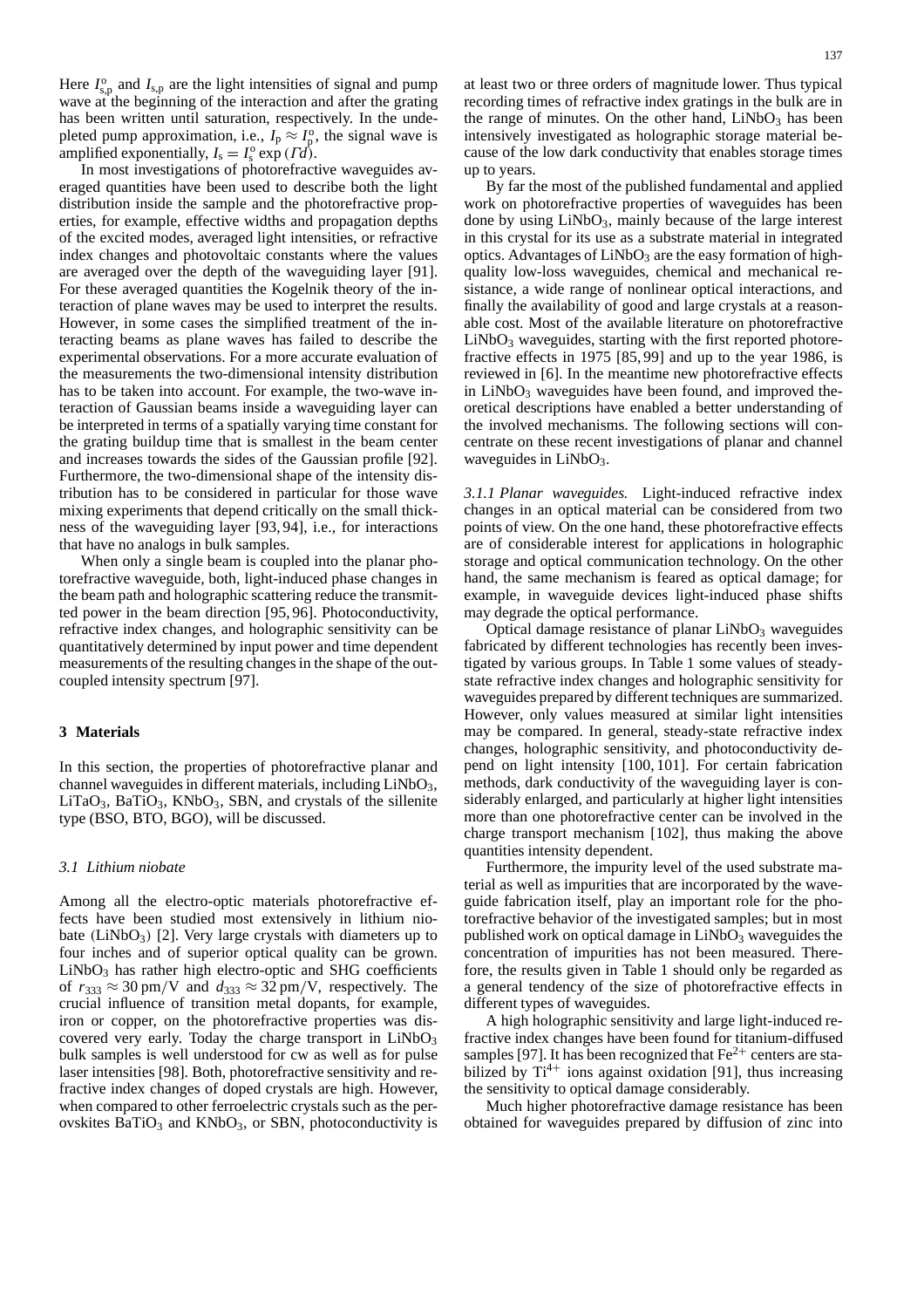Table 1. Saturated refractive index change Δ*n*<sub>s</sub> and photorefractive sensitivity *S* at intensity level *I* for different planar *z*-cut waveguides in lithium niobate. Wavelength is 632*.*8 nm. TI, titanium-indiffused; PE, proton-exchanged; APE, annealed proton-exchanged; LPE:B and LPE:V, liquid phase epitaxy with Li<sub>2</sub>O−B<sub>2</sub>O<sub>3</sub> and Li<sub>2</sub>O−V<sub>2</sub>O<sub>5</sub> flux, respectively

| Substrate                 | Type       | Polarization | $\Delta$ n <sub>s</sub> | $S/cm^2/J$            | $I/W/cm^2$          | Reference |
|---------------------------|------------|--------------|-------------------------|-----------------------|---------------------|-----------|
| LiNbO <sub>3</sub>        | TI         | <b>TE</b>    | $2 \times 10^{-4}$      | $4 \times 10^{-7}$    | $10^3$              | $[97]$    |
|                           |            | <b>TM</b>    | $6 \times 10^{-4}$      | $9 \times 10^{-6}$    | $10^3$              |           |
|                           | PE         | TM           | $1 \times 10^{-5}$      | $2 \times 10^{-11}$   | $10^3$              |           |
|                           | APE        | TM           | $2 \times 10^{-4}$      | $3 \times 10^{-9}$    | $10^3$              |           |
| LiNbO <sub>3</sub> :MgO   | LPE:B      | <b>TE</b>    | $2 \times 10^{-5}$      | $2 \times 10^{-8}$    | $10^{3}$            | $[97]$    |
|                           | LPE:V      | TE           | $3 \times 10^{-4}$      | $9 \times 10^{-8}$    | $10^{3}$            |           |
| LiNbO <sub>3</sub>        | PE         | TM           | $4.2 \times 10^{-6}$    | $3.8 \times 10^{-12}$ | $1.3 \times 10^{4}$ | [103]     |
|                           | <b>APE</b> | TM           | $5.1 \times 10^{-6}$    | $5 \times 10^{-9}$    | $2.2 \times 10^{2}$ |           |
| LiNbO <sub>3</sub> :7%MgO | PE         | TM           | $4.9 \times 10^{-6}$    | $1.8 \times 10^{-11}$ | $1.8 \times 10^{4}$ | [103]     |
|                           | <b>APE</b> | TM           | $5 \times 10^{-6}$      | $1.4 \times 10^{-8}$  | $10^2$              |           |

 $LiNbO<sub>3</sub>$  [18]. In these samples no photorefractive effects have been observed for light intensities up to 90 kW*/*cm2.

Proton exchange leads to lower values of holographic sensitivity both for annealed (APE) and non-annealed (PE) samples [97, 103] when compared with titanium diffusion. In strongly exchanged waveguides no light-induced refractive index changes for cw and pulse laser intensities  $(I_{\text{cw}} \leq 5 \text{ kW/cm}^2$ ,  $I_{\text{pulse}} \leq 5 \times 10^8 \text{ W/cm}^2$ ) have been measured [104], and this effect has been attributed to both a large increase of dark and photoconductivity [100] and a strong degradation of the electro-optic properties [36]. Furthermore, a conversion of  $Fe^{2+}$  to  $Fe^{3+}$  has been found for the PE process [105], which can explain the observed decrease in holographic sensitivity, too.

Annealing treatment of PE layers leads to a recovery of the electro-optic coefficients [40], while at the same time photoconductivity only slightly decreases [100]. Although the holographic sensitivity of APE samples is thus increased with annealing time, it is still two orders of magnitude lower than for titanium-indiffused samples. The use of MgO-doped  $LiNbO<sub>3</sub>$  substrates for proton exchange has resulted in only slightly enlarged photorefractive damage resistance [103].

Planar waveguides fabricated by liquid phase epitaxy (LPE) [106] have shown higher holographic sensitivity than PE samples, but the values are still lower than for titanium diffusion [97, 107]. The lowest values have been obtained for samples grown by using  $Li<sub>2</sub>O-B<sub>2</sub>O<sub>3</sub>$  flux, and when compared to proton exchange, no degradation of the electro-optic properties was measured. Other methods of thin film deposition have recently been used to grow epitaxial  $LiNbO<sub>3</sub>$  layers, for example, sputtering [108, 109], the sol-gel process [110], and pulsed laser deposition (PLD) [62, 111], but the photorefractive properties of these samples have not yet been reported.

Quite a few optical wave mixing experiments have been performed in planar  $LiNbO<sub>3</sub>$  waveguides, and most of the used samples were treated to enhance the photorefractive effects, for example, by iron or copper indiffusion, or combined proton and copper exchange. The published work may be subdivided into isotropic wave mixing, where the interacting light beams have the same polarization, and anisotropic wave mixing, where orthogonally polarized modes interact. In the following, new results of both isotropic and anisotropic wave mixing will be reviewed.

In contrast to wave mixing in the bulk where elementary refractive index gratings are usually recorded utilizing plane waves, in waveguides the inhomogeneity of the interacting fields and the presence of different modes have to be taken into account [93, 112]. As a result, several photorefractive processes have been identified in waveguides that have no true analogs in volume crystals, for example, polarization conversion of copropagating TE and TM modes [113], or the recording of gratings where the photovoltaic current is directed perpendicular to the grating vector [94].

In multimode planar waveguides, light can be scattered under discrete angles from an excited mode into other modes with different mode indices, but with the same polarization. In this interaction the pump and the scattered waves have to fulfill a corresponding phase matching condition, and the stray light can be amplified by parametric interaction. Because light waves that belong to different modes of the waveguide are involved in this type of wave mixing, the interaction is called parametric intermode scattering [12, 114–116].

An example of parametric intermode scattering is illustrated in the wave vector diagram of Fig. 4. In the planar waveguide a mode with index *m* propagating with the wave vector  $k_m$  in the *x* direction is excited. In general, some intensity is uniformely scattered in the *m* lines of both the excited and the other modes of the waveguide [95]. However, under certain discrete, symmetric angles relative to the *x* direction and for modes with a lower mode index, i.e., a higher effective refractive index and thus a larger wave vector, a parametric interaction of the excited wave *km* and a pair of scattered waves  $k_{m-n}^{1,r}$ ,  $n = 1, 2, \ldots$  becomes possible. Here the indices



**Fig. 4.** Wave vector diagram of parametric intermode scattering in planar LiNbO<sub>3</sub> waveguides. Here  $k_m$  and  $m$  are wave vector and mode index of *TE*<sup>m</sup> mode, respectively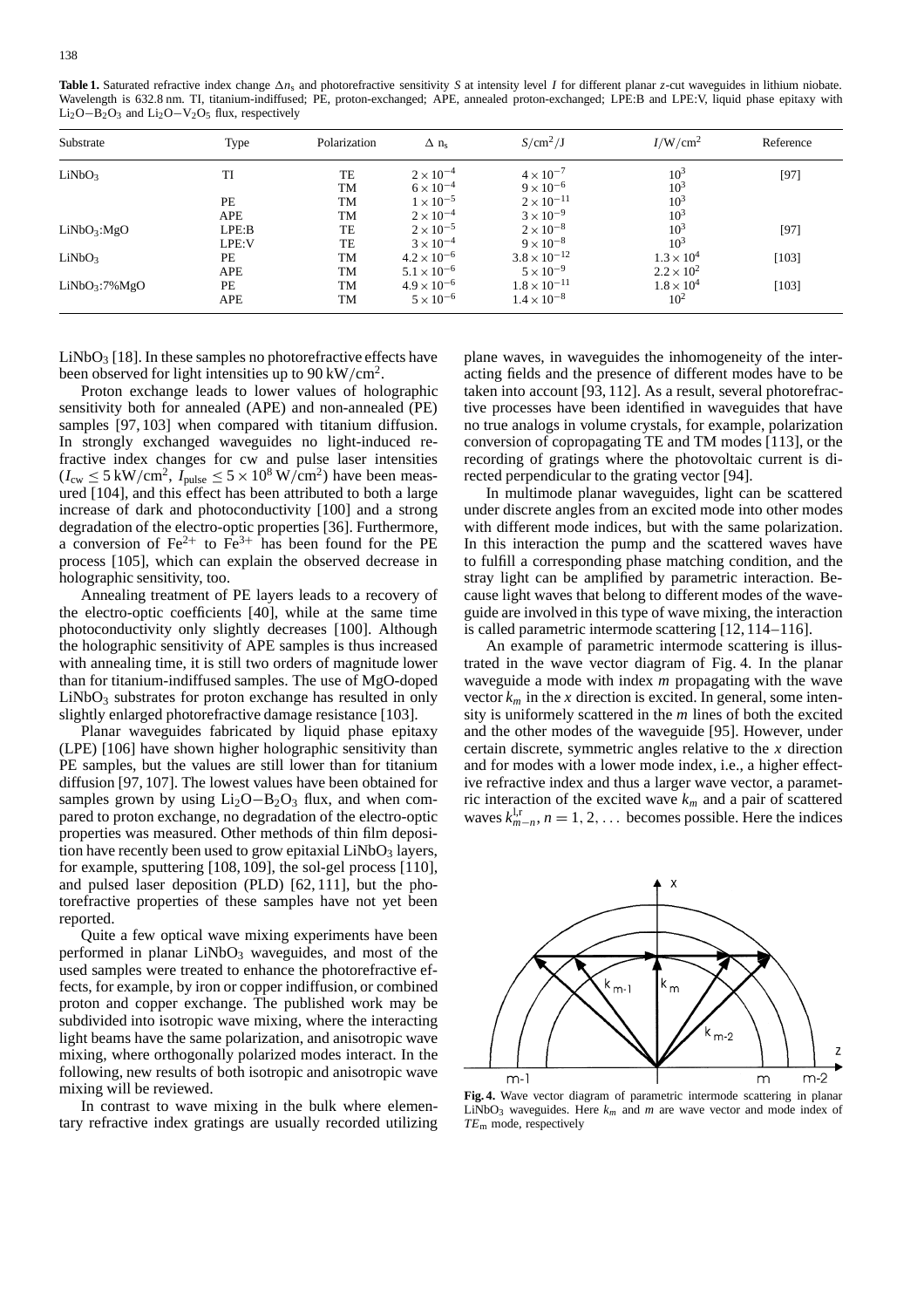l and r describe the waves scattered to the left and right, respectively. In the case considered here the three waves fulfill the phase matching condition  $K = k_m - k_{m-n}^1 = k_{m-n}^r - k_m$ . The refractive index grating  $K$  is written by the pump wave  $k_m$  and the wave scattered to the left,  $k_{m-n}^1$ , as well as by the wave scattered to the right,  $k_{m-n}^r$ , and the pump wave  $k_m$ . Thus both scattered waves are amplified parametrically at the expense of the pump wave.

Different types of parametric intermode scattering in Fe- and Cu-doped  $LiNbO<sub>3</sub>:Ti$  waveguides have been identified [12], including the interaction of leaky modes [115]. The amplification of weak signal beams by parametric interaction has been studied both theoretically and experimentally [114, 117, 118], and this has allowed the determination of material parameters describing the photorefractive properties of the investigated samples. A peculiarity of intermode scattering is the generation of subharmonic gratings [116]. The excitation of a third wave of mode *m* in the *x* direction by two pump beams of mode  $(m - 1)$  that propagate under symmetric angles relative to the new wave has been demonstrated. The two pump waves write a grating with grating vector *K*, and both pump waves are simultaneously diffracted in the direction of the signal wave by a grating with a grating vector *K/*2.

Up to now, the parametric interactions described above have only been observed for light of the same polarization, for example, either for TE or for TM modes; however, the anisotropic analog, where pump and stray light are polarized orthogonally to each other, should exist in principle, too. In other experiments, an interaction of this type has been found for copropagating TE and TM modes, i.e., in contrast to the intermode scattering shown in Fig. 4 in this interaction the grating vector is in the direction of light propagation. In the following a brief description of this process will be given.

In LiNbO<sub>3</sub> (as well as in LiTaO<sub>3</sub>) waveguides, orthogonally polarized modes can write holographic gratings via photovoltaic currents, enabling strong beam coupling [113] and the generation of phase-conjugate [17] waves. The pump waves are orthogonally polarized with respect to the signal and phase-conjugated waves, respectively, and thus the interaction is called frequency-degenerate anisotropic wave mixing. This interaction, also known as polarization conversion, was first observed in 1981 in channel waveguides [119]. A detailed discussion of polarization conversion effects in  $LiNbO<sub>3</sub>$ channel waveguides can be found in [6]. Here we will concentrate on the corresponding process in planar waveguides, which was observed some years later in strongly iron-doped LiNbO<sub>3</sub> waveguides  $[120]$ .

The redistribution of photoexcited charge carriers in  $LiNbO<sub>3</sub>$  (and  $LiTaO<sub>3</sub>$ ) crystals is mainly caused by the photovoltaic effect. Following from a phenomenological theory [121], the polarization-dependent photovoltaic current density is given by

$$
j_k = \sum_{l,m} \left( \beta_{klm}^s + i \beta_{klm}^a \right) E_l^* E_m \,. \tag{7}
$$

Here  $\beta^{s,a}$  are the real linear and circular components of the photovoltaic tensor, and *El,<sup>m</sup>* are the interacting light fields. For two copropagating orthogonally polarized light waves, a photovoltaic current is excited that is proportional to the non-diagonal tensor element  $\beta_{131} = \beta_{232}$ . This current is mod-

The photovoltaic current causes the buildup of a periodic space charge field  $E_k$ , which leads to a perturbation of the dielectric tensor via the electro-optic effect,

$$
\Delta \varepsilon_{ij} = -\varepsilon_{is} r_{stk} E_k \varepsilon_{tj} , \qquad (8)
$$

where  $r_{\text{stk}}$  is the electro-optic tensor component. The perturbation  $\Delta \varepsilon$  has a local contribution according to  $\beta^s$  and a nonlocal part according to  $\beta^a$  [122]. As is well known, the shifted (nonlocal) grating leads to an energy exchange between the two interacting beams that depends on the sign of *βa*. For iron-doped  $LiNbO<sub>3</sub>$  ordinarily polarized light is converted to extraordinary polarization.

We have shown that the amplitude of the space charge field depends on the ratio of grating period *Λ* and the width of the light distribution in the direction of the photovoltaic current [86]. In *y*- and *z*-cut channel waveguides, and also in *y*-cut planar waveguides, the waveguide thickness, which defines the lateral dimension of the light distribution, is comparable to the grating period  $Λ$ , which is about 6  $μm$ for  $LiNbO<sub>3</sub>$ . This results in a non-vanishing space charge field [123], and orthogonally polarized modes can exchange intensity [113, 120, 124]. In planar *z*-cut waveguides, the beam width (aperture) of the excited mode is usually much larger than the grating period, thus no, or only small, mode coupling is expected. For counterpropagating orthogonally polarized modes, the grating period  $\Lambda = \lambda/(n_0 + n_e)$  is of the order of some tens of nm. Now *Λ* is small compared to the dimensions of the waveguiding structures, and the space charge field vanishes in channel waveguides and *y*-cut planar waveguides, too.

Examples of anisotropic wave mixing in planar  $LiNbO<sub>3</sub>$ : Ti:Fe waveguides are given in Fig. 5. In Fig. 5a we show the intensity distributions of anisotropically diffracted stray light for excitation of ordinarily polarized light [86]. For *y*-cut waveguides, the maximum of TE-polarized light is in the direction of the excited TM mode, indicating strong coupling of copropagating waves. In *z*-cut waveguides, two maxima of TM-polarized amplified light at symmetric angles are observed, whereas in the propagation direction the intensity, i.e., anisotropic coupling, is nearly zero. In this case the beam width is 0*.*4 mm, which is much larger than the grating period *Λ*. Figure 5b shows the strong coupling and anisotropic diffraction of two excited TE and TM modes copropagating in a *y*-cut waveguide [17]. When both beams are switched on, energy is transferred from the TM to the TE mode, and when the TE mode is switched off, the TM light is anisotropically diffracted until the grating is erased. Using anisotropic beam coupling we have been able to determine the size of non-diagonal photovoltaic tensor elements  $\beta_{131}^{s,a}$ as a function of experimental parameters [86, 125]. Alternatively, Raman microprobe characterization has been used for the measurement of  $\beta_{131}^{s,a}$  [126].

*3.1.2 Channel waveguides.* Different kinds of channel waveguides in nominally pure and  $MgO$ -doped  $LiNbO<sub>3</sub>$  have been formed by titanium indiffusion, PE and APE, and ion implantation. Photorefractive properties of these waveguides have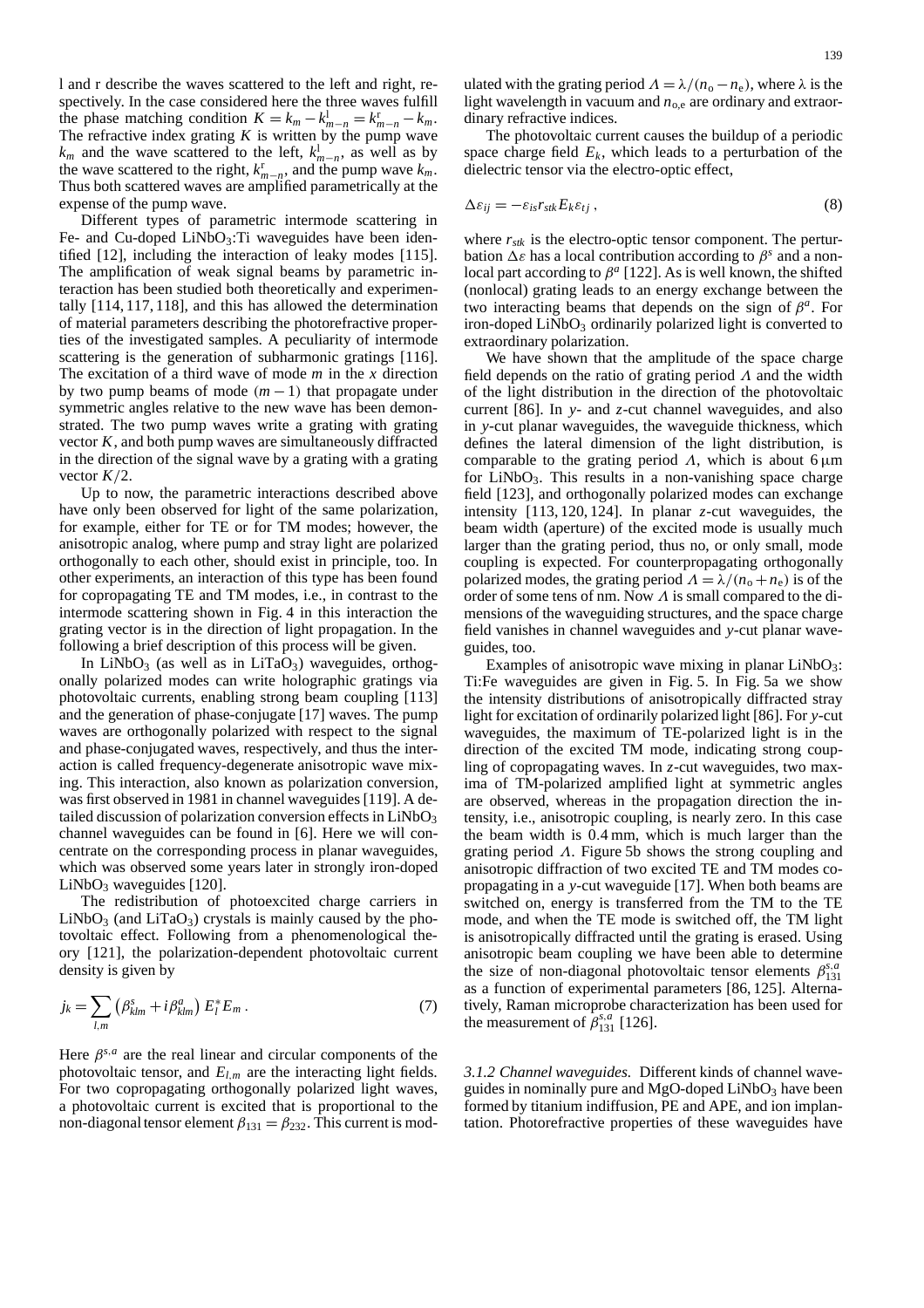

Fig. 5a,b. Anisotropic wave mixing in planar LiNbO<sub>3</sub>:Ti:Fe waveguides [17, 86]. **a** Angular distribution of extraordinarily polarized stray light intensity in *y*- and *z*-cut samples, respectively, for the excitation of ordinarily polarized waveguide modes. The angle *Θ* is measured inside the sample relative to the  $x$  direction, that is the propagation direction. **b** Anisotropic beam coupling of a TE and a TM mode in a *y*-cut sample. The TE mode is amplified by the TM mode. At  $t = 100$  s the TE mode is switched off, and the TM light is anisotropically diffracted until the grating is erased

recently been reported in several papers, and some of the results are listed in Table 2.

Fujiwara et al. have compared the photorefractive properties of titanium-diffused, PE, and APE samples using an integrated Mach–Zehnder interferometer [127–129]. For low intensities of some W*/*cm2, saturated refractive index changes of titanium-diffused samples are about three orders of magnitude larger than in PE, and two orders of magnitude larger than in APE waveguides. This may be attributed to the large increase of dark conductivity for the PE and APE samples [129], and partly reduced electro-optic coefficients of the PE waveguides. Furthermore, holographic sensitivity is increased by a factor of four for APE waveguides [128] when compared with PE waveguides, mainly because of the restored electro-optic properties, and probably because of a fur-

ther enlarged conductivity in the APE samples, too. However, for higher intensities of some kW*/*cm<sup>2</sup> the differences of the refractive index changes in samples fabricated by different techniques decrease because of saturation, i.e., in all cases the refractive index changes tend to a maximum value of some  $10^{-4}$ .

The use of  $LiNbO<sub>3</sub>$  doped with MgO has reduced refractive index changes in APE channel waveguides by nearly two orders of magnitude at intensities of some kW*/*cm<sup>2</sup> [130], and photoconductivity has been decreased at the same time, too. It has been concluded that strongly reduced photovoltaic currents in  $LiNbO<sub>3</sub>:MgO$  waveguides are responsible for this effect. However, the observed behavior of photoconductivity is different when compared with both  $LiNbO<sub>3</sub>$  bulk crystals and planar waveguides, where photoconductivity is increased by magnesium doping [103]. Furthermore, for bulk LiNbO<sub>3</sub>:MgO no dependence of photovoltaic currents on magnesium doping has been observed [98].

Implantation of  $H^+$  into LiNbO<sub>3</sub> with subsequent annealing treatment has resulted in waveguides with strong lightinduced refractive index changes [131] that are larger than for APE waveguides and almost comparable with titaniumdiffused samples. At the same time, both dark and photoconductivity are at least as high as for APE waveguides. On the other hand, strongly reduced optical damage has been found for a combination of proton exchange and ion implantation, when APE waveguides are additionally implanted with 1-MeV  $H^+$  through the existing waveguide channels [132].

In a more recent work, light-induced shifts in the phase matching curve of second-harmonic generation in both single-domain and domain-inverted  $LiNbO<sub>3</sub>$  channel waveguides have been investigated by using a pump probe technique [133]. A high photorefractive sensitivity connected with a two-step two-photon excitation has been found for single-domain samples, whereas optical damage was strongly reduced for domain-inverted samples.

*3.1.3 Fiber-like crystals.* Photorefractive single-domain fiberlike  $LiNbO<sub>3</sub>$  crystals have been grown by the resistance- and laser-heated pedestal growth method [134–136]. Angularmultiplexed holographic recording has been obtained in 3-mm-long rods with diameters of 0.2 and 0*.*5 mm [134, 135]. In these investigations intrasignal coupling, i.e., interaction of different spatial components of the signal beam, was avoided by utilizing a phase conjugating mirror for the reconstruction of the stored images [135]. Furthermore, narrow-bandwidth, electro-optically tunable holographic reflection filters written in a 12-mm-long sample with a very low spectral width of 0*.*02 nm have been demonstrated [136].

**Table 2.** Saturated refractive index change ∆*n*<sup>s</sup> and photorefractive sensitivity *S* at intensity level *I* for different *z*-cut channel waveguides in lithium niobate. Wavelength is 632*.*8 nm. TI, titanium-indiffused; PE, proton-exchanged; APE, annealed proton-exchanged

| Substrate                                       | Type             | Polarization | $\Delta$ n <sub>s</sub>                    | $S/cm^2/J$                                 | I/W/cm <sup>2</sup>                                          | Reference      |
|-------------------------------------------------|------------------|--------------|--------------------------------------------|--------------------------------------------|--------------------------------------------------------------|----------------|
| LiNbO <sub>3</sub>                              | TI               | TE<br>TM     | $1.1 \times 10^{-4}$                       | $2 \times 10^{-7}$<br>$6 \times 10^{-7}$   |                                                              | $[127]$        |
| LiNbO <sub>3</sub>                              | PE<br><b>APE</b> | TM<br>TM     | $8 \times 10^{-6}$<br>$5.3 \times 10^{-5}$ | $5 \times 10^{-10}$<br>$2 \times 10^{-9}$  | $10^2$ ( $\lambda = 488$ nm)<br>$10^2$ ( $\lambda = 488$ nm) | [128]          |
| LiNbO <sub>3</sub><br>LiNbO <sub>3</sub> :7%MgO | APE<br>APE       | TM<br>TM     | $4 \times 10^{-4}$<br>$1 \times 10^{-5}$   | $1.3 \times 10^{-7}$<br>$6 \times 10^{-7}$ | 10 <sup>4</sup><br>$10^{4}$                                  | [130]<br>[130] |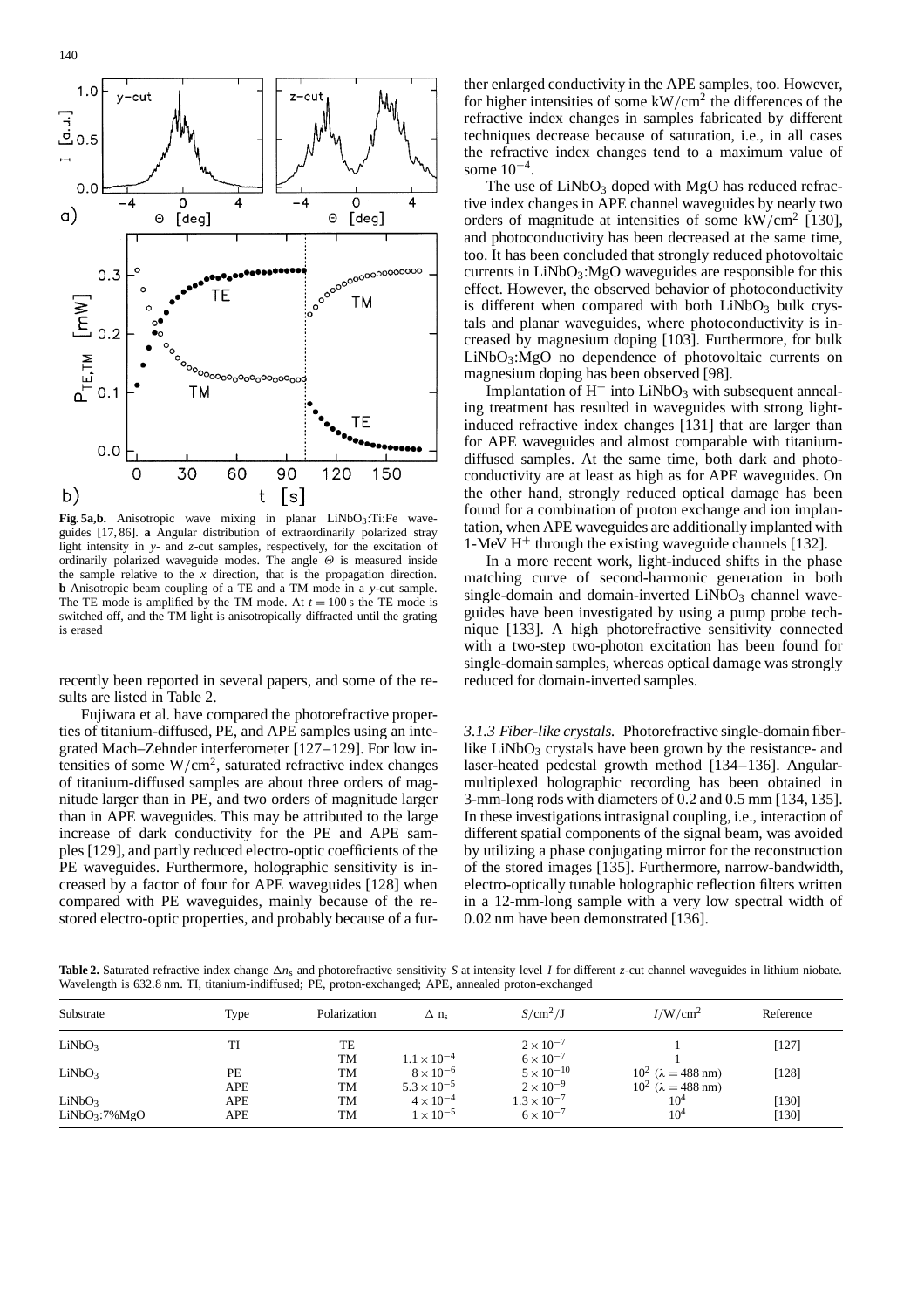Lithium tantalate *(LiTaO<sub>3</sub>)* has electro-optic, nonlinear optical and photorefractive properties similar to  $LiNbO<sub>3</sub>$ . On the one hand, in some aspects  $LiTaO<sub>3</sub>$  is an even more attractive material for applications to integrated optics than  $LiNbO<sub>3</sub>$ . At a constant light wavelength in the blue*/*green spectral region, the former is less susceptible to optical damage, is more transparent in the near ultraviolet, has a smaller, positive birefringence, and it has even better mechanical properties. On the other hand, waveguide formation is more difficult, as necessary temperatures for diffusion of metals into  $LiTaO<sub>3</sub>$  exceed the Curie temperature of about 620 ◦C, and the difficult crystal growth at the very high melting point of  $LiTaO<sub>3</sub>$  of about  $1650\degree$ C limits the commercial availability of large crystals with a good optical quality.

Planar and channel  $LiTaO<sub>3</sub>$  waveguides have been fabricated by diffusion of, for example, titanium [11], niobium [19], or zinc [83], as well as by proton exchange [25, 31, 137]. Alternative low-temperature techniques are copper exchange in molten inorganic copper salts [44], or nonisovalent exchange of metal ions  $(Me^{2+})$  for two singlecharged lithium ions [138]. After diffusion above the Curie temperature repoling of the samples is necessary to recover the electro-optic properties of  $LiTaO<sub>3</sub>$ . In most work on proton-exchanged  $LiTaO<sub>3</sub>$  waveguides, electro-optic coefficients have been found to be strongly decreased after the exchange, and the values were at least partially restored after additional annealing treatment [39, 81].

Optical damage effects in zinc-diffused LiTaO<sub>3</sub> channel waveguides have been investigated in [139], and refractive index changes of  $\Delta n_e \approx 5 \times 10^{-5}$  at a wavelength of 488 nm and an intensity of  $1 \text{ kW/cm}^2$  have been measured. Protonexchanged planar LiTaO<sub>3</sub> waveguides have shown similar refractive index changes of about  $4 \times 10^{-5}$  [140], but at a larger wavelength of 632*.*8 nm. The temperature dependence of photorefractive effects in PE waveguides has been investigated in [140].

Since the early work of Wood et al. [85], only in a few recent papers wave mixing in  $LiTaO<sub>3</sub>$  waveguides has been reported. We have used anisotropic two- and four-wave mixing to determine the photorefractive properties of titaniumdiffused  $LiTaO<sub>3</sub>:Ti:Fe$  waveguides [141]. In these samples, phase-conjugate efficiencies up to 9% have been achieved. In a more recent work [42], we have fabricated photorefractive  $LiTaO<sub>3</sub>$  waveguides by combined proton and copper exchange at low temperatures, thus avoiding necessary repoling of the samples. The photorefractive efficiency has been considerably increased by the additional copper exchange [142]. As an example, the intensity dependence of steady-state diffraction efficiency for samples with different copper doping is illustrated in Fig. 6. Here all samples were annealed for 1 h after the ion exchange. Further annealing treatment results in a full recovery of the  $\alpha$ -phase of LiTaO<sub>3</sub> [42], and diffraction efficiencies up to 81% have been achieved when we annealed the samples for 16 h [143].

Thin epitaxial  $LiTaO<sub>3</sub>$  films have been grown by different methods, and research has been stimulated again recently by the large interest in  $LiTaO<sub>3</sub>$  waveguides with domain-inverted structures for second-harmonic generation. An overview of published work can be found in [71]. However, very little is known about the optical and nonlinear properties of



**Fig. 6.** Steady-state diffraction efficiency *η*<sup>s</sup> as a function of input power *P*in (wavelength 488 nm) for different planar LiTaO3:H:Cu waveguides fabricated by combined proton and copper exchange [42]. LT1, undoped proton-exchanged waveguide; LT2, additionally copper-doped; LT3, copper concentration is about 2.3 times that of sample LT2

these samples. Laser-deposited  $LiTaO<sub>3</sub>$  films on gallium arsenide substrates [144] may be of considerable interest because they allow for the development of integrated optical devices with laser sources, frequency doublers, and photodiodes. Waveguiding has been observed for  $LiTaO<sub>3</sub>$  layers on sapphire [145] and silicon [146] substrates, fabricated by PLD, too. Furthermore, metal organic chemical vapor deposited (MOCVD) films on sapphire have shown high SHG coefficients up to 12 pm*/*V after electric field poling [71].

#### *3.3 Barium titanate*

Photorefractive barium titanate *(BaTiO<sub>3</sub>)* crystals are currently used for a wide range of nonlinear optical applications [2]. Amplification of weak optical beams by more than three orders of magnitude in a two-beam coupling experiment [147] and self-pumped phase conjugation with efficiencies up to 80% [148] in the near IR have been demonstrated. The enormous interest in this material may be due to its very large electro-optic coefficient  $r_{131} = 1640 \text{ pm/V}$ , which is one of the largest values known for any material. However, the practical use of  $BaTiO<sub>3</sub>$  crystals is at least partly limited by the response time in optical wave mixing, which is indeed much smaller than for  $LiNbO<sub>3</sub>$  and  $LiTaO<sub>3</sub>$ , but still too large for most applications. Obviously, a significant decrease in response time can be achieved by using planar  $BaTiO<sub>3</sub>$ waveguides, i.e., by making use of the high intensities inherent in waveguide geometries.

Planar optical waveguides in BaTiO<sub>3</sub> were first fabricated by Moretti et al. [47] in 1990 by implantation of 2-MeV He+ at a dose of  $10^{16}$  cm<sup>-2</sup>. Both the ordinary and the extraordinary refractive index were decreased in the region of the implanted barrier [149], and the optical quality of the samples was well preserved with no noticeable increase of absorption by color centers as has been observed for  $LiNbO<sub>3</sub>$ . As for other oxide crystals, it has been found that  $H^+$  implantation into  $BaTiO<sub>3</sub>$  [49] can be used for waveguide formation, too.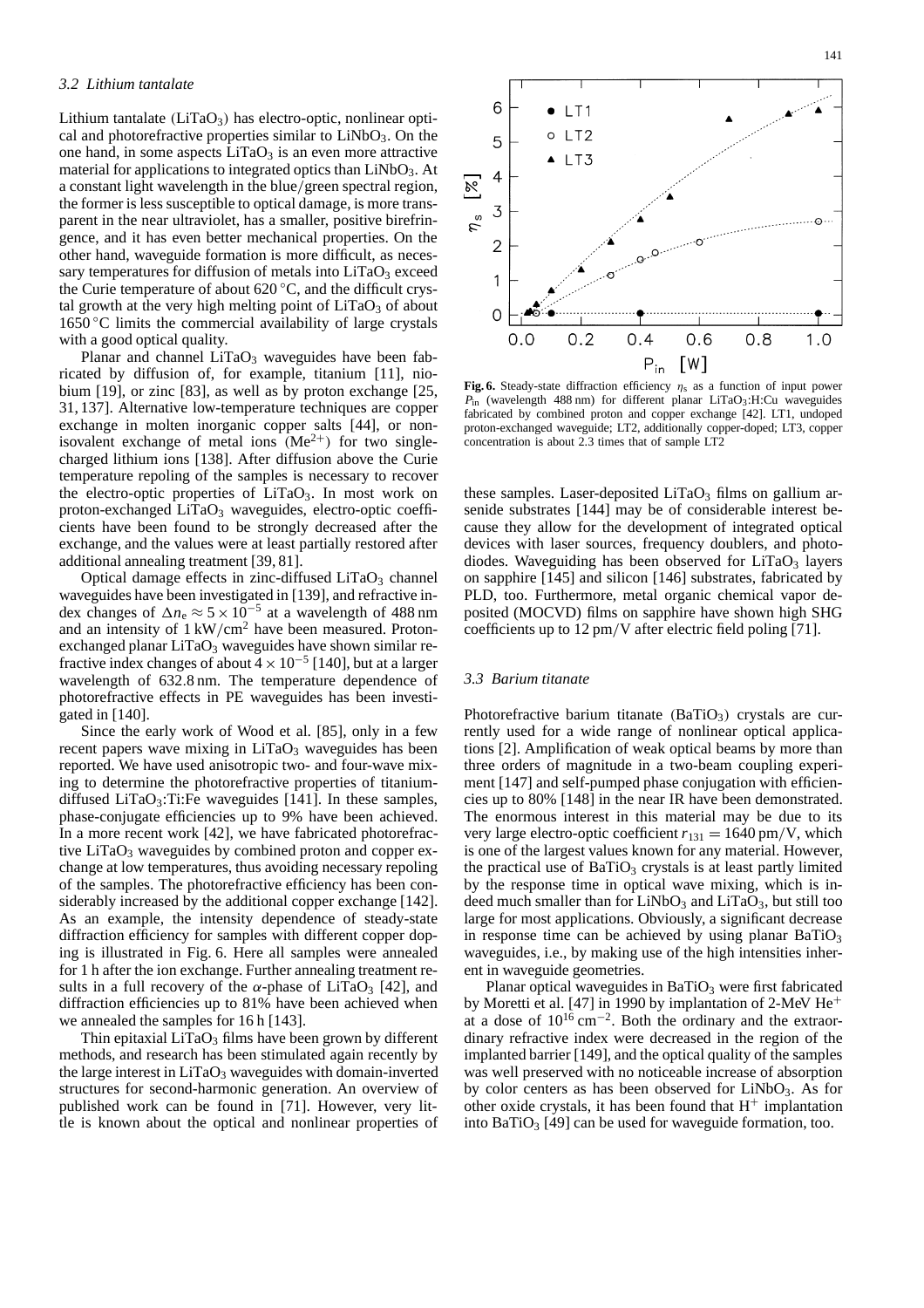Two-wave mixing in a 1.5-MeV  $H^+$ -implanted BaTiO<sub>3</sub> waveguide was reported by Youden et al. [150] in 1992. As can be seen in Fig. 7, the nearly  $15$ - $\mu$ m-thick waveguiding layer with an optical loss of 3*.*2 cm−<sup>1</sup> showed a decrease of response time of about two orders of magnitude when compared to the same input power in the substrate. This is mainly related to the better optical confinement in the waveguide. However, the beam coupling direction was reversed to that of the substrate, which can probably be attributed to a change in the dominant charge carrier species from holes to electrons because of electrochemical reduction of impurities by the ion beam. A possible reversal of the direction of ferroelectric domains, which is due to heating of the sample surface during implantation, may be considered as well. Both self-pumped phase conjugation [151] and mutually pumped phase conjugation [152] in the same sample have been obtained, too.

Recently, single-domain tetragonal fiber-like BaTiO3 crystals have been grown by the laser-heated pedestal growth method [153]. The photorefractive behavior of these samples has been investigated by beam coupling and holographic image storage; however, refractive index changes are low when compared with the properties of the bulk.

Motivated by the great interest in ferroelectric thin film fabrication for application in VLSI technology and nonlinear optics, large efforts have been made in the fabrication of epitaxial BaTiO<sub>3</sub> layers. A variety of deposition techniques has successfully been used for the formation of  $BaTiO<sub>3</sub>$  thin films on adequate substrates, for example, MBE [67], the sol-gel process [73], MOCVD [70], or PLD [154]. Up to now only little information on the optical properties of these layers is available. Channel waveguides synthesized by MOCVD and additional etching in an HF solution have shown moderate optical loss of 1 to 2 cm−<sup>1</sup> at 1*.*55 µm [155] and effective electro-optic coefficients of about 50 pm*/*V [156]. Electrooptic coefficients that are strongly reduced in comparison to data for the bulk have been reported for nominally pure and cerium-doped BaTiO<sub>3</sub> polycrystalline films fabricated by



**Fig. 7.** Beam-coupling in a  $H^+$ -implanted BaTiO<sub>3</sub> waveguide. Response time  $\tau$  is measured as a function of the incident light power *P* (wavelength 488 nm) both for the waveguiding layer  $\left( \bullet \right)$  and for the substrate ( $\circ$ ). The beam area for bulk and waveguide differ by a factor of 1250, and the power in the waveguide is corrected for measured losses of 3*.*2 cm−1. Data are taken from [150]

PLD [157]. Recently, epitaxial and very smooth films have been fabricated by the technique of pulsed laser deposition combined with in situ annealing of the growing film [63, 158], and future improvement and investigation of the nonlinear properties of these films may be of great promise.

# *3.4 Potassium niobate*

Among the most promising ferroelectric oxides, potassium niobate *(KNbO<sub>3</sub>)* has been shown to have excellent electrooptic, nonlinear optical, and photorefractive properties [159]. High nonlinear and electro-optic coefficients in the spectral range of diode lasers, and a high photorefractive sensitivity, which can be extended to telecommunication wavelengths by additional doping, have been reported. This makes the crystal a particularly attractive candidate for applications in integrated optics, such as intensity modulators with low half-wave voltage, second-harmonic generation for cheap blue*/*green laser sources, or optical switching and modifiable interconnections.

Methods of waveguide formation that have been successfully applied to other materials such as diffusion or ion exchange have been found to be not applicable to  $KNbO<sub>3</sub>$ , probably because of the densely packed lattice of the perovskite structure. The first permanent waveguides in  $KNbO_3$ were realized by implantation of  $He<sup>+</sup>$  in 1988 by Bremer et al. [48]. Low-loss planar waveguides with damping coefficients of about 1 cm−<sup>1</sup> (wavelength 632*.*8 nm) can be formed by He<sup>+</sup> implantation at low doses of some 10<sup>14</sup> cm−<sup>2</sup> [160]. Even lower propagation loss of only 0*.*2 cm−<sup>1</sup> has been found for a slightly higher dose of  $1.5 \times 10^{15}$  cm<sup>-2</sup> [54]. For H<sup>+</sup> implantation doses of 10<sup>16</sup> cm−<sup>2</sup> and higher are used to produce good optical waveguides; here damping coefficients of 1 to 3 cm−<sup>1</sup> for visible light have been reported [161, 162].

Channel waveguides in  $KNbO<sub>3</sub>$  with damping coefficients as low as 0*.*3 cm−<sup>1</sup> for red light have been realized by Fluck et al. [59, 163] by repeated  $He<sup>+</sup>$  implantation. In addition to the formation of a planar waveguide by single energy implantation of the whole surface, side walls that define the waveguiding channels have been formed by multiple energy implantation through a thick mask. The possibility of fabricating non-leaky channel waveguides by ultralow dose implantation that leads to an increase of the refractive index of the implanted area has been demonstrated, too [58].

Two-wave mixing experiments have been performed to characterize the photorefractive properties of ion-implanted planar waveguides in  $KNbO_3$ . Both  $H^+$  and  $He^+$  implantation as well as nominally pure and iron-doped substrate crystals have been used. In all published work, the beam coupling direction in the implanted waveguides in  $KNbO<sub>3</sub>$  was reversed to that of the substrate [164]. For green light (wavelength  $514.5 \text{ nm}$ ) and a waveguiding layer of about  $6 \mu \text{m}$ thickness fabricated by  $H^+$  implantation in KNbO<sub>3</sub>:Fe, very high logarithmic gain coefficients up to  $40 \text{ cm}^{-1}$  have been obtained [161]. An example that demonstrates beam coupling at telecommunication wavelengths in a thicker, 3*.*5 MeV  $H^+$ -implanted KNbO<sub>3</sub>: Fe waveguide is shown in Fig. 8. At a wavelength of  $1.3 \mu m$  a logarithmic gain coefficient of 2*.*2 cm−<sup>1</sup> with a response time of 60 ms for a pump power of about 4 mW was measured [162]. In this work, the photorefractive properties of the waveguide were found to be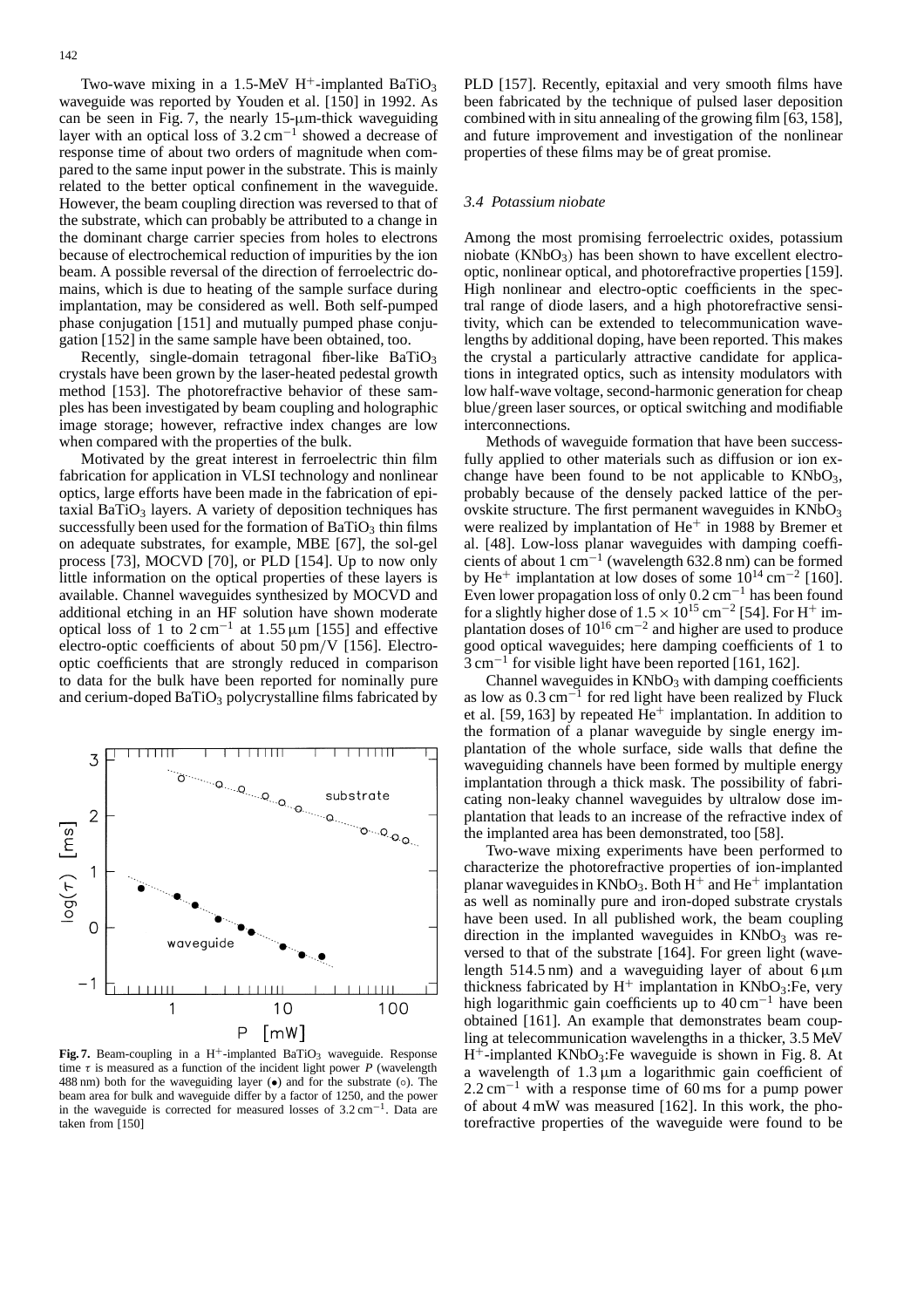

**Fig. 8.** Two-beam coupling in a  $H^+$ -implanted KNbO<sub>3</sub>: Fe waveguide. Logarithmic gain coefficient  $\overline{\Gamma}$  ( $\bullet$ ) and response time  $\tau$  ( $\circ$ ) are measured for different laser wavelengths and a pump intensity of 200 W*/*cm2. The *dotted lines* are merely guides for the eye. Data are taken from [162]

favorably modified by  $H^+$  implantation when compared to the bulk material. The photorefractive sensitivity is increased by approximately two orders of magnitude and extended to infrared wavelengths.

Several thin film deposition techniques have been used to fabricate single-crystal layers of  $KNbO<sub>3</sub>$  for applications in nonlinear optics. Films with a thickness of a few  $\mu$ m have been grown by LPE, producing waveguides that were multimode [165]. Thinner epitaxial  $KNbO<sub>3</sub>$  films formed by ion beam [166] and rf-diode sputtering [167] have shown interesting nonlinear properties; an SHG coefficient of 5 pm*/*V, which is one third of the bulk value, has been reported in [167]. Higher SHG coefficients of 13 pm*/*V have been measured for epitaxial layers using MOCVD [72]. Promising results have been obtained for films using PLD and a potassium-enriched ceramic target [64, 168], too.

#### *3.5 Strontium-barium niobate*

Strontium-barium niobate crystals  $(Sr_xBa_{1-x}Nb_2O_6, 0.25 \leq$  $x \le 0.75$ , SBN) can be grown in excellent optical quality. The most widely investigated crystal is that of the congruently melting composition,  $x = 0.61$  (SBN61); other common compositions are  $x = 0.5$  (SBN50) and  $x = 0.75$  (SBN75). The crystals exhibit very large electro-optic coefficients, which are about ten times larger (SBN61) than those for  $LiNbO<sub>3</sub>$ , and with suitable doping (for example, cerium, chromium, or rhodium) the photorefractive sensitivity is high. For this reason SBN permits many applications in optical data storage and processing [169, 170], and a lot of fundamental research has been done demonstrating the excellent photorefractive properties of this material [171–173]. Both channel and planar waveguide structures as well as single-crystalline fiberlike crystals have been realized in SBN. In the following the different types of waveguides and their optical and photorefractive properties will be discussed.

Planar and channel waveguide formation in SBN substrate crystals has been performed using sulphur [174] and zinc [175] indiffusion, but the achieved waveguides exhibit high losses greater than 2.5 cm<sup>-1</sup>. He<sup>+</sup> implantation in SBN

was first mentioned by Youden et al. [150] in 1992. A detailed investigation of the fabrication of planar SBN waveguides by  $H^+$  and  $He^+$  implantation followed in 1995 [51]. As a result, we have obtained low-loss waveguides (0*.*35 cm−<sup>1</sup> for the wavelength  $632.8 \text{ nm}$  for low-dose  $He^+$  implantation or intermediate doses using  $H^+$ .

Two-wave mixing in cerium-doped SBN61 and SBN75 waveguides formed by  $H^+$  implantation was demonstrated by Robertson et al. [176] in 1996. Later in 1997 we reported [177, 178] on the investigation of the photorefractive properties of planar optical waveguides in SBN61:Ce crystals, fabricated by  $H^+$  and  $He^+$  implantation. When compared to data for the bulk material at the same intensity, the response time for two-wave mixing in SBN waveguides is decreased by one or two orders of magnitude both for  $H^+$  [176] and low-dose  $He<sup>+</sup>$  [177] implantation. It is not yet clear whether this effect is connected with an increase of dark conductivity, which we have observed for strongly  $H^+$ -implanted samples and high ion flux [51]. Another explanation may be the chemical reducing properties of the implanted ions, which lead to an increase of the concentration of filled traps [176], or the influence of additional photorefractive centers created by the implantation. The latter argument is confirmed by the observation that the photoconductivity  $\sigma_{ph}$  in our He<sup>+</sup>-implanted layers depends nonlinearly on light intensity *I*,  $\sigma_{ph} \propto I^x$ , with an exponent  $x \approx 0.55$  [177]. For the substrate material the photoconductivity is almost linear, and there the charge transport has been well explained by a one-center model with  $Ce^{3+}/Ce^{4+}$  as the photorefractive center [179].

With an increasing dose of implanted  $He<sup>+</sup>$  a decrease of two-wave mixing gain as well as of response time is observed [177], pointing to a strong degradation of the photorefractive properties for doses higher than  $10^{15}$  cm<sup>-2</sup>.

The opposite effect has been found for  $H^+$ -implanted samples and the same range of ion doses [176]. This different behavior may be explained by the lower electronic and nuclear damage per ion for  $H^+$  implantation, i.e., a higher "damage threshold" for the photorefractive properties at the same dose, and by the increase of dark conductivity already mentioned above.

Very high logarithmic gain coefficients of up to  $45 \text{ cm}^{-1}$ with time constants of the order of ms have been obtained for extraordinarily polarized blue light, adequate cerium doping, and optimized implantation parameters [177]. For red and near infrared wavelengths these values are strongly reduced. As an example, in Fig. 9 the wavelength dependence of the logarithmic gain coefficient for two-wave mixing in a SBN61 waveguide and a He<sup>+</sup> dose of  $10^{15}$  cm<sup>-2</sup> is shown. It should be noted that in these samples [177] the direction of beam coupling may be reversed to that of the substrate when the sample is heated during the implantation process; but after the sample have been polarized again, the beam-coupling direction is the same as in the substrate.

Polycrystalline SBN thin films of various compositions have been obtained by LPE [69], rf sputtering [180], MOCVD [72], and the sol-gel process [74]. These films are preferentially orientated and show only reduced electro-optic coefficients [74], but no photorefractive properties have been reported. Epitaxial SBN61 [65, 181] and SBN75 [82] films on MgO substrates with very high electro-optic coefficients *r*<sup>333</sup> of 380 pm*/*V and 844 pm*/*V, respectively, have been fabricated by PLD, but only little is known about the optical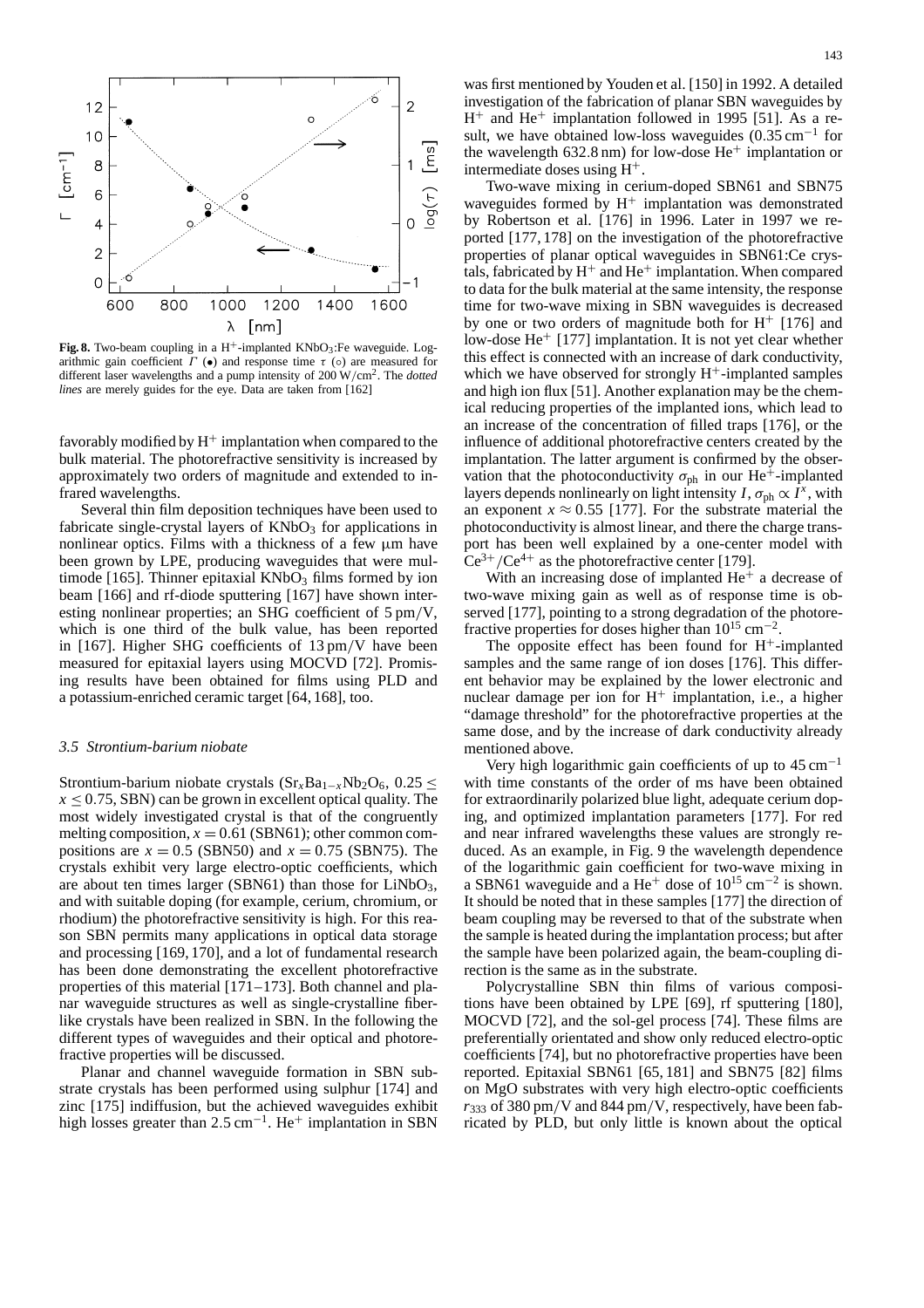

**Fig. 9.** Logarithmic gain coefficients *Γ*e,o for extraordinary (•) and ordinary (◦) light polarization measured for different wavelengths *λ* in a 2-MeV He+-implanted SBN waveguide [177]. The *dotted lines* are merely guides for the eye

properties of such films [146]. The refractive indices of the fabricated layers [181] are about 3% lower than the values for the bulk [182]. However, together with other thin film deposition techniques PLD may be very interesting for future fabrication of photorefractive SBN waveguides, too.

Highly multimode single-crystalline fiber-like SBN crystals have been investigated by different groups using visible [183, 184] and near-infrared light [185]. Thin rods were grown from cerium-doped single-crystalline SBN61 with diameters ranging from 0.16 to 2 mm. Such samples have a high angular selectivity for multiplexed holographic recording because of multiple internal beam reflections and the long interaction length in two-wave mixing. Both, rods grown along the *c* axis of the crystal and those grown along the *a* axis were used in reflection and transmission geometry, respectively. The photorefractive properties are similar to those of the bulk crystal; but due to the higher light intensities in the fiber-like crystals typical grating formation times for  $\mu$ W input powers are in the range of some tens of ms [184]. Selfpumped phase conjugation has been observed in a sample where the *c* axis coincides with the rod axis [183], too.

Recently, channel waveguides in SBN have been fabricated by a refractive index increase because of the static strain-optic effect [186]. The strain is produced by a  $SiO<sub>2</sub>$  film deposited on the substrate surface at a temperature of 320 ◦C. Etching of small channels in this layer results in a waveguide with low propagation loss values of about 0*.*14 cm−1. Fast electro-optic modulation up to  $1 \text{ GHz}$  for  $1.3 \mu \text{m}$  wavelength has been demonstrated [187].

## *3.6 Sillenites*

The crystals of the sillenite type,  $Bi_{12}SiO_{20}$  (BSO),  $Bi_{12}TiO_{20}$ (BTO), and  $Bi_{12}GeO_{20}$  (BGO), have relatively small electrooptic coefficients, but photoconductivity and photorefractive sensitivity for visible and near-infrared light are high. These properties make the materials attractive candidates for realtime holography and optical phase conjugation.

Although optical waveguide fabrication in these materials has been reported in quite a few papers, very little is known

about the photorefractive properties of sillenite waveguides. Waveguiding has been observed in epitaxial BTO films fabricated by LPE on BGO substrates [188], as well as for PLD layers on single-crystalline zirconia [189] and sapphire [190]. For the latter electro-optical and nonlinear optical properties have been proved. Two-wave mixing in planar BTO waveguides grown on BGO substrates has been observed in [191]. The measured electro-optic coefficients as well as the beam coupling gain have been found to be almost two orders of magnitude lower when compared with the bulk material. A significant increase of the gain values has been obtained by applying an external electric AC field along the grating direction [192]. Furthermore, photorefractive single-crystalline fiber-like BSO and BTO crystals with lengths of several cm have been fabricated [193], and beam coupling in these fibers has been demonstrated.

## *3.7 Other materials*

In some other photorefractive oxide crystals waveguiding layers have been formed by ion implantation. These materials include potassium-tantalate niobate (KTN),  $KTa_{1-x}Nb_xO_3$ ,  $0 \le x \le 1$  [194], and the tungsten-bronze-type crystal KNSBN, *(*K0*.*5Na0*.*5*)*0*.*<sup>2</sup> *(*Sr0*.*75Ba0*.*25*)*0*.*9Nb2O6, [195]. Ferroelectric lead germanate (PGO),  $Pb_5Ge_3O_{11}$ , crystals have fairly large electro-optic coefficients of  $r_{333} = 15.3$  pm/V and have proved to exhibit interesting photorefractive properties [196, 197]. Low-loss waveguides in this material have been fabricated by ion implantation [50], too. However, for all of the above materials photorefractive properties have not yet been investigated.

# **4 Applications**

In the last two decades a large number of different optical components based on photorefractive waveguides have been proposed, and static (for example, narrow-bandwidth filters or multiplexers) and dynamic (for example, phase conjugators or modifiable interconnections) elements have been experimentally demonstrated. Corresponding to the various applications, quite different requirements for the properties of both waveguide and photorefractive parameters have to be fulfilled. In the following section, some of the applications of photorefractive waveguides will be presented, and their properties will be discussed.

## *4.1 Thermally fixed diffraction gratings*

Permanent refractive index gratings in waveguide devices are of considerable interest for optical communication systems, for example, narrow-bandwidth mirrors for integrated waveguide lasers in  $LiNbO<sub>3</sub>$  [198, 199], or wavelength multiplexers that make use of the high spectral selectivity of holographic filters [200]. Other possible applications include grating couplers and sensor technology [87, 201].

Holographic gratings that are superimposed in a planar waveguide have been proposed for the separation of different wavelength channels [202, 203], and equivalent phase gratings in channel waveguides may be used together with optical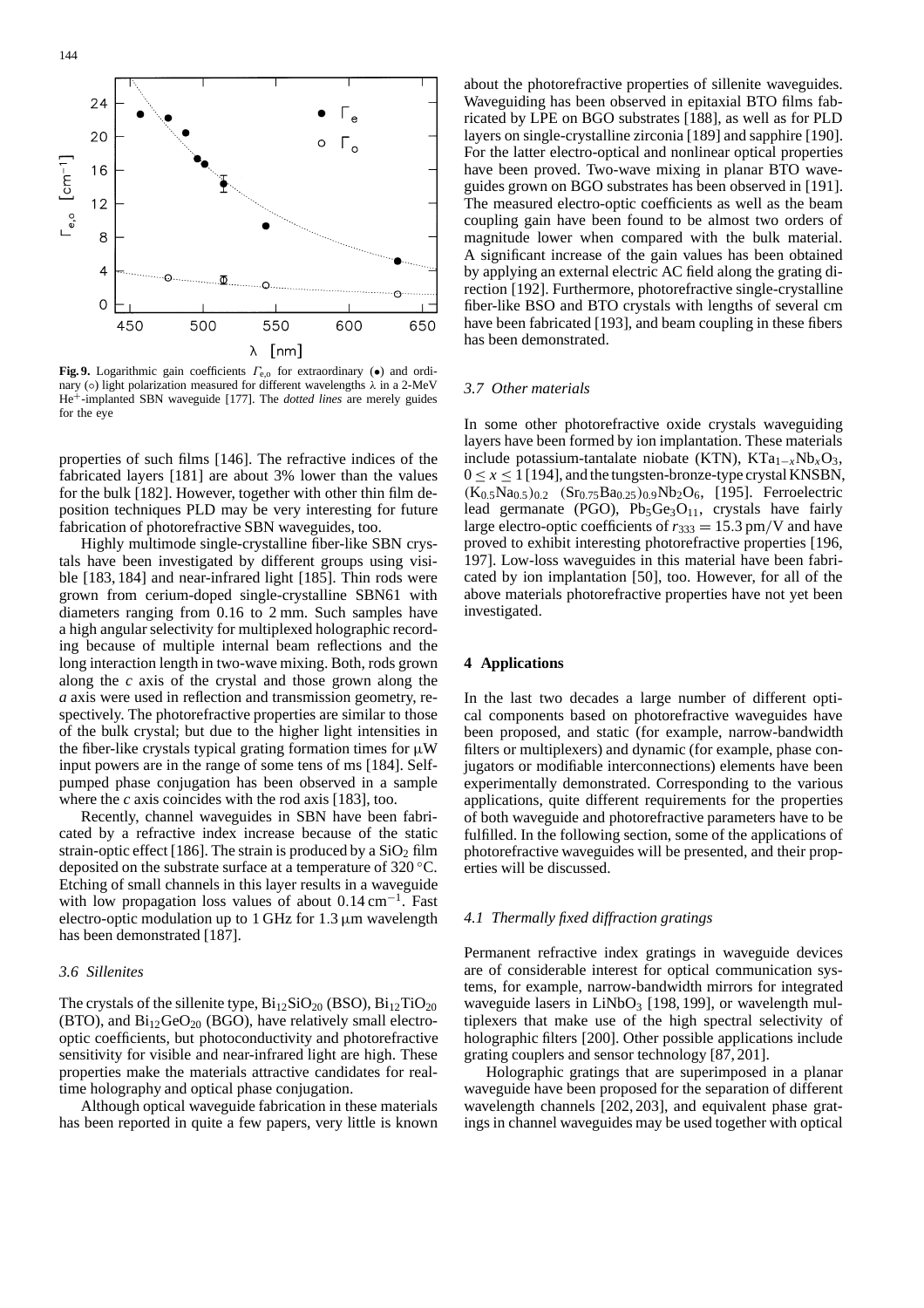

**Fig. 10.** Transmission spectrum  $T(\lambda)$  of a thermally fixed holographic grating in a 15-mm-long LiNbO<sub>3</sub>:Ti:Fe channel waveguide [207]. The reflectivity reaches 60% at a center wavelength of  $\lambda = 1559.51$  nm, with a narrow bandwidth (FWHM) of 0*.*1 nm

N×N power dividers or in a cascading scheme. However, phase holograms in photorefractive crystals suffer from destructive readout when the material is illuminated with light of the recording wavelength. In order to avoid erasure, different methods have been developed to make the recorded holograms insensitive for the readout light. Interesting results have been obtained by electrical fixing [204], i.e., partial local reversal of ferroelectric domains, and in particular by the technique of thermal fixing [205]. Thermal fixing is performed by writing a holographic grating at elevated temperatures of about 180 ◦C. At these temperatures protons become mobile and compensate for the generated electronic space charge field [206]. After the sample has been cooled down, the illumination with incoherent light yields a quasi-stabilized fixed hologram.

Thermal fixing of holographic gratings has been investigated in both, planar [88] and channel  $LiNbO<sub>3</sub>:Ti:Fe$  waveguides [199, 207]. High reflection efficiencies even for infrared light have been demonstrated. In Fig. 10, we illustrate the transmission spectrum of a thermally fixed reflection grating in a LiNbO<sub>3</sub>:Ti:Fe single-mode channel waveguide [207]. The device was fabricated by recording a refractive index grating that is directed along the *c* axis of the sample with two external, ordinarily polarized writing beams of wavelength 514*.*5 nm utilizing a holographic setup. For readout of the grating, TE polarized light of a tunable DFB laser working around  $1.55 \mu m$  is coupled into the 6- $\mu$ m-wide channel. The filter has a peak reflectivity of 60% at a center wavelength of 1559*.*51 nm, and a bandwidth of 0*.*1 nm (FWHM) for the 15-mm-long grating. Further optimization of the refractive index profiles may result in  $n_{\text{eff,TE}} = n_{\text{eff,TM}}$ , i.e., polarizationindependent filter properties, and the reflectivity should be enlarged to values close to 100% by increased substrate doping and*/*or additional annealing treatment.

#### *4.2 Optical phase conjugation*

Because of the high light intensities that can be achieved in waveguiding structures, optical phase conjugation in a planar waveguide may enable, in general, high efficiencies as

well as a fast response time for the grating buildup. A drawback is the two-dimensional waveguide structure, which reduces the beam cleanup properties to only one dimension, because in the plane normal to the waveguiding plane the spatial intensity distribution of the light beam is restricted by the limited number of excitable modes. The use of waveguides with a large number of guided modes, i.e., a relatively thick waveguiding layer or, in other words, a thin bulk crystal, may avoid this problem, and a nearly twodimensional phase conjugation becomes possible; however, in this case the intensity inside the sample is considerably reduced when compared to thin waveguides, which have a typical thickness of only a few  $\mu$ m. On the other hand, applications for even single-mode waveguide phase conjugators may be possible, for example, laser diodes with planar cavity, or devices that use optical bistability, which is often connected with phase conjugation in photorefractive crystals [208]. In this section, two examples of phase conjugation are discussed, namely anisotropic four-wave mixing in  $LiNbO<sub>3</sub>:Ti:Fe$  waveguides, and self-pumped phase conjugation in a H<sup>+</sup>-implanted BaTiO<sub>3</sub> waveguide.

In contrast to isotropic four-wave mixing, where either signal or phase-conjugated waves are amplified by the nonlocal contribution of refractive index changes, in the anisotropic case both waves can simultaneously gain intensity from the pump beams [209]. We have used anisotropic wave mixing in both LiNbO<sub>3</sub> [17] and LiTaO<sub>3</sub> [141] waveguides for the efficient generation of phase-conjugated waves. Here beam coupling leads to the amplification of extraordinarily polarized light; thus two counterpropagating, TM polarized pump waves and a copropagating TE polarized signal wave have been used. In Fig. 11 anisotropic four-wave mixing in a planar LiNbO<sub>3</sub>:Ti:Fe waveguide is shown [210]. The waveguide contains about 18 modes at a wavelength of 514*.*5 nm. Because of the high damping of about  $3 \text{ cm}^{-1}$  in the waveguide the outcoupled powers of the signal and the phase-conjugate beam are rather small. Nevertheless, for input powers of about 0*.*7 mW and an interaction length of 4*.*6 mm we have obtained phase-conjugate reflectivities exceeding values of one [211].



Fig. 11. Anisotropic four-wave mixing in a planar LiNbO<sub>3</sub>:Ti:Fe waveguide [210]. Net signal wave gain *Γ* (*filled symbols*, experimental; *upper curves*, theoretical) and phase-conjugate reflectivity *η* (*open symbols*, experimental; *lower curves*, theoretical) as a function of input pump power  $P_{\text{pump}}$  for two different interaction lengths  $x_0$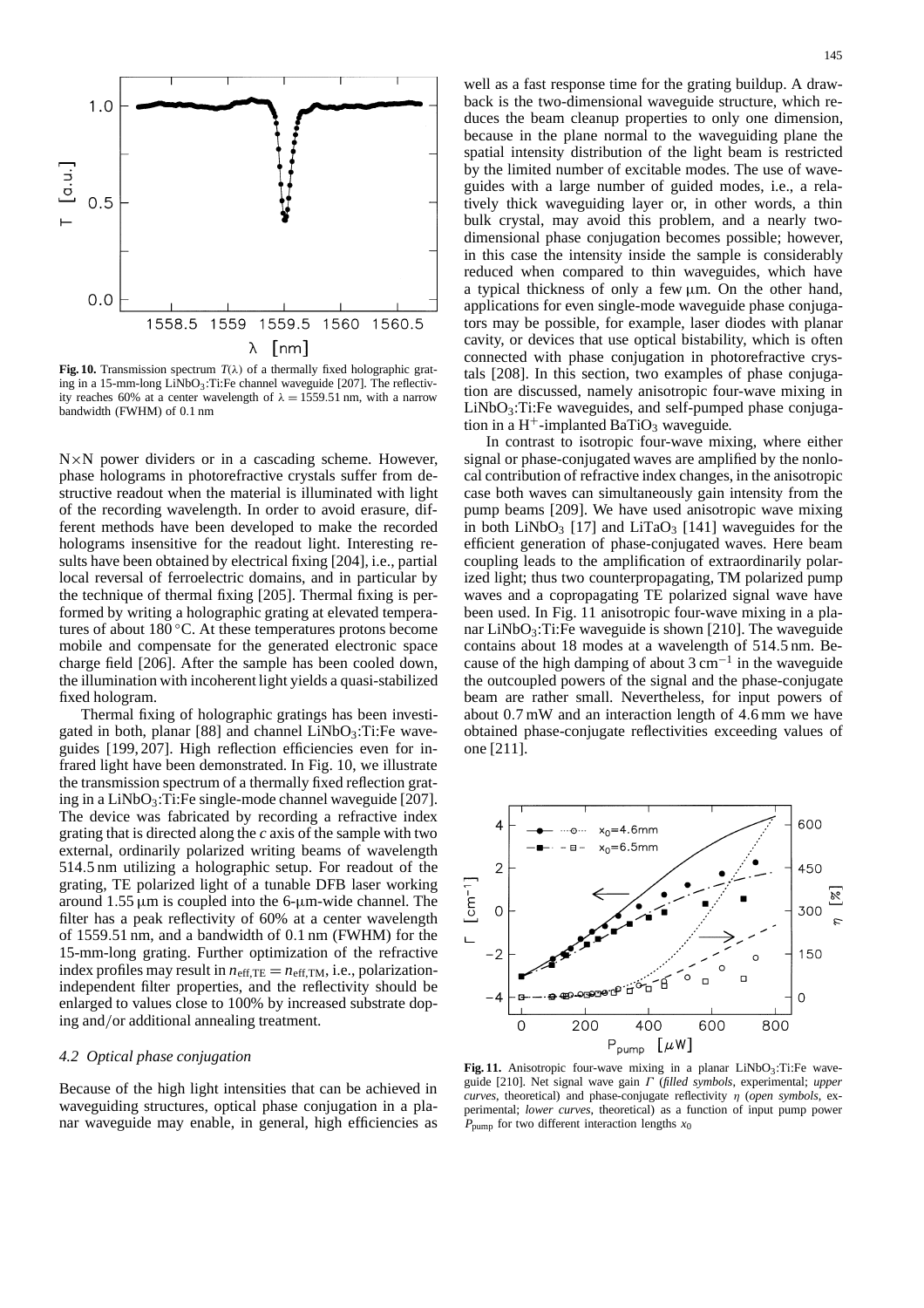

**Fig. 12.** Self-pumped phase conjugation in a  $H^+$ -implanted BaTiO<sub>3</sub> waveguide. Phase-conjugate efficiency  $\eta$  ( $\bullet$ ) and response time  $\tau$  ( $\circ$ ) are measured as a function of the input intensity (wavelength 488 nm) at the entrance face of the sample. Data are taken from [151]

Self-pumped phase conjugation in a planar waveguide was first reported by James et al. by using a  $H^+$ -implanted BaTiO<sub>3</sub> crystal  $[151]$  (see Fig. 12). The multimode waveguiding layer had a thickness of about  $15 \mu m$ . Phaseconjugate reflectivities of 20% in the waveguide were achieved. The grating buildup time was reduced to some ms, a reduction by two orders of magnitude when compared with the same input power in the bulk. The fidelity of the sample for spatial cleanup of an input beam was limited by the finite number of modes, but in particular as well by the geometry of the sample, which resulted in an input-angle-dependent launch efficiency. Furthermore, in another experiment using the same  $BaTiO<sub>3</sub>$  sample, the operation of a bridge mutually pumped phase conjugator has been demonstrated [152].

## *4.3 Self-focusing and spatial solitons*

For several years self-focusing and defocusing of light beams in photorefractive materials have been the subject of increasing interest, because these effects enable diffraction-free or soliton-like propagation of optical light waves [212–216]. Both bright and dark spatial solitons in photorefractive crystals have been investigated. A bright spatial soliton is a collimated light beam that propagates through the nonlinear material without changing its transverse profile. Diffraction is compensated by the self-focusing effect, i.e., by the lightinduced positive refractive index changes in the plane perpendicular to the propagation direction of the optical beam. A dark soliton consists of a dark band, or notch, which is superimposed on an otherwise uniform background illumination. Here self-defocusing that is due to negative refractive index changes balances the diffraction of the notch.

In 1992*/*93 quasi-steady-state solitons that are transient in time evolution were predicted and studied in photorefractive crystals with an externally applied electric field [212, 213]. One year later, the existence of dark and bright steadystate photovoltaic solitons in materials subjected to the photovoltaic effect was demonstrated [214]. In the same year, in photorefractive crystals that were also biased with an external electric field, steady-state spatial solitons resulting

from a nonuniform screening of this external field were obtained [215, 216].

It has been experimentally confirmed that photorefractive spatial solitons may exist at optical powers of a few  $\mu$ W [217], which is some orders of magnitude lower than for Kerr-type solitons [218]. Among the most interesting properties of optical solitons is the nonlinear interaction that takes place when two solitons intersect or propagate close enough within the crystal [219]. In conjunction with the low power level these interacting forces between solitons promise potential applications as photonic elements, for example, all-optical switches, directional couplers, or beam deflectors [220, 221]. For some applications waveguide configurations are preferred, as they are compatible with semiconductor lasers and optical fiber technology, allow for the integration of other optical components (for example, phase shifters), and because of favorably modified photorefractive properties they may work at even lower power levels of the input light. In the following paragraphs, self-trapping of light beams in planar waveguides and their use for optical switching will be discussed.

*4.3.1 Self-trapping of optical beams.* For most of the recent experimental investigations of photorefractive spatial solitons in the bulk, strontium-barium niobate crystals have been used. In 1998 we showed that planar photorefractive waveguides can be used for the formation of spatial solitons, too [222]. Bright steady-state screening solitons have been realized in a He<sup>+</sup>-implanted SBN waveguide for visible and near-infrared light (wavelengths 514.5 to 780 nm). In the same waveguide, we have found transient self-focusing or quasi-steady-state solitons.

The formation of steady-state solitons for red light, starting from the initially divergent helium-neon laser beam (wavelength 632*.*8 nm), is illustrated in Fig. 13a as a function of the biasing electric field. For fields larger than 5 kV*/*cm a threshold behavior of the beam diameter is observed, and the light is trapped in the self-induced narrow waveguide channel with diameters of about  $9 \mu m$  (see Fig. 13b). As in bulk crystals [223], the self-trapping of the beam is accompanied by a strong bending of the soliton's path because of the nonlocal contributions to the refractive index change by the photorefractive effect.

*4.3.2 All-optical switching and routing.* Different types of optical switches and interconnections using photorefractive waveguides have been experimentally investigated. Holographic interconnections in a planar  $LiNbO<sub>3</sub>$  waveguide have been proposed by Jannson [224] and further developed and experimentally confirmed by Brady and Psaltis [225]. The reconfigurable interconnections of different sets of input and output channel waveguides via thick holograms that are written by external unguided beams allow for large-scale linear transformations, for example, optical vector-matrix multipliers. A modified device may also be used for wavelength multiplexing. Aronson and Hesselink [226] have reported on an array of two sets of parallel channel waveguides in  $LiNbO<sub>3</sub>$ intersecting at right angles. In the iron-doped intersections dynamic holographic gratings were formed by the guided beams. Arrays of  $50 \times 50$  waveguides were fabricated in an area of  $25 \text{ cm}^2$ , but the devices suffer from slow writing times of about 1 s. Itoh et al. have fabricated arrays of photorefractive waveguides for optically modifiable interconnections in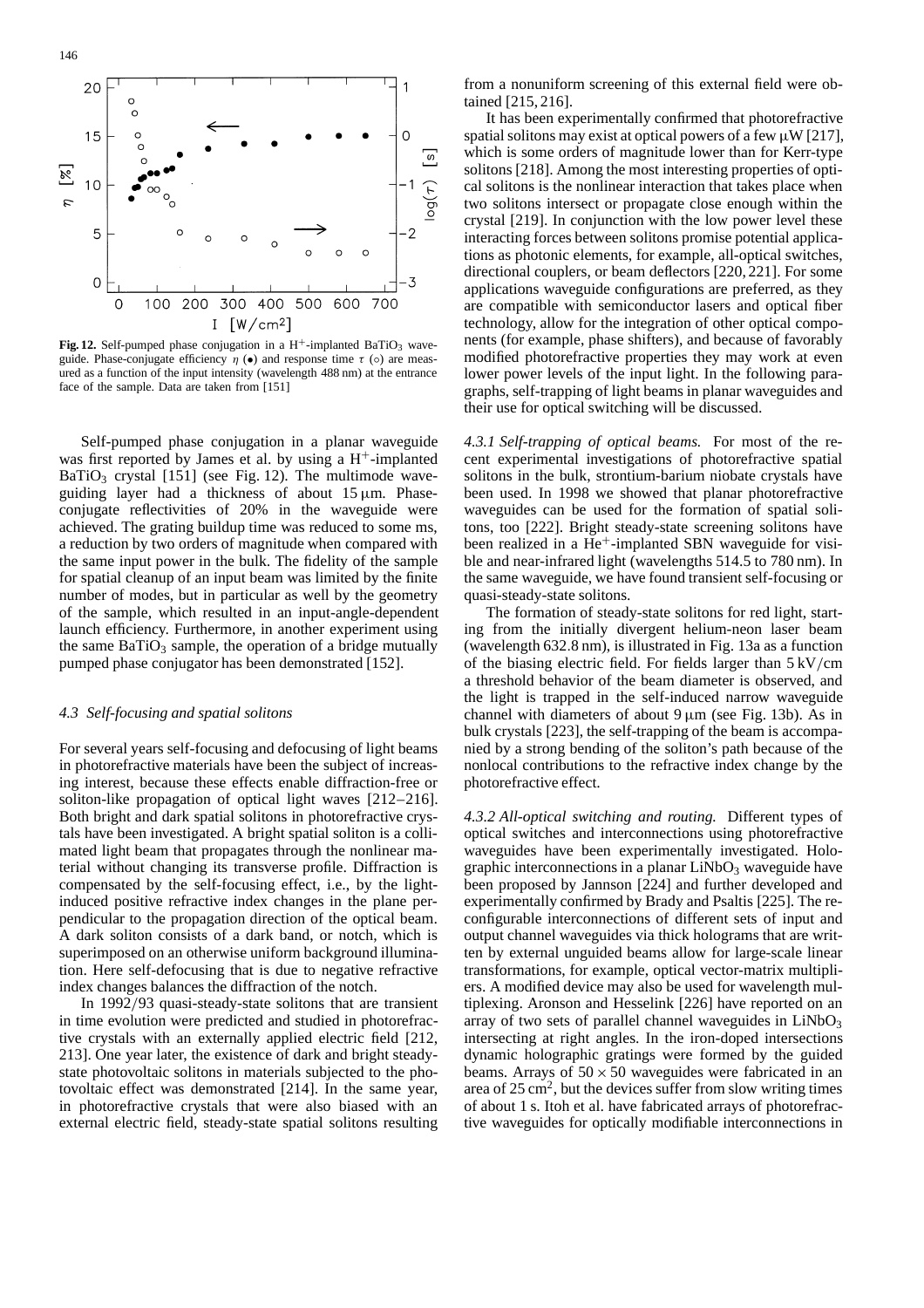

Fig. 13a,b. Steady-state spatial soliton formation in a biased He<sup>+</sup>-implanted SBN waveguide [222]. **a** Beam diameter *d* (FWHM) at the exit face as a function of the externally applied electric field *E* and for two different input powers  $P_{in}$  of helium-neon laser light. **b** Intensity profiles  $I(z)$  for the case  $P_{\text{in}} = 4.3 \mu W$  and different values of *E*. The background illumination of the whole sample with green light (wavelength 514*.*5 nm) is about 30 mW*/*cm<sup>2</sup>

optical neural networks by illuminating a  $LiNbO<sub>3</sub>$  bulk crystal with an interference fringe pattern [227], or by scanning of an external focused laser beam [228, 229].

The formation of dynamic lenses in planar  $LiNbO<sub>3</sub>$  waveguides additionally doped with iron has recently been demonstrated by Shandarov [230]. The nonlinear lens formation is due to charge redistribution because of the photovoltaic effect and has time constants in the range of a few seconds to minutes. In the final stage, the photovoltaic lens leads to a defocusing of the input beam. The application of this self-lensing effect for all-optical switching has been proposed [231].

Another waveguide device that can be used for all-optical switching and beam deflection is based on a combination of the thermo-optic effect and photorefractive self-bending by the diffusion mechanism. Absorption of a guided light beam increases the temperature inside the waveguiding layer and yields a positive change of the refractive index because of the thermo-optic effect and the screening of the pyroelectric field. A strong self-induced focusing lens builds up within fractions



**Fig. 14a,b.** All-optical switching in a planar SBN waveguide [233]. **a** Interaction scheme of chopped pump (wavelength 514*.*5 nm) and cw signal beam (wavelength 632*.*8 nm) inside the waveguide (WG). The pump beam is self-focused and self-bent to the top, trapping the signal beam that moves away from the photodiode (PD). **b** Switching characteristic of the signal beam (*solid line*) for a frequency of 1*.*9 kHz of the mechanical chopper in the beam line of the pulsed pump beam (*dotted line*)

of ms [232]. In our switching experiment [233] that is illustrated in Fig. 14a, both a strongly absorbed green pump beam and a weakly absorbed red signal beam intersect inside the planar SBN waveguide. When the pump beam is switched on, a positive lens is formed that focuses the pump beam, and the signal beam is trapped in the induced channel with an increased refractive index, thus changing its original direction. Now the pump beam is self-focused to small diameters of a few  $\mu$ m, and another mechanism becomes effective: the beam is also self-bent in the direction of the negative *c* axis of the crystal because of diffusion of excited charge carriers. The already trapped signal beam which shows only little photorefractive effects follows the bent channel and moves away from the photodetector. Large deflection angles up to 0*.*23 rad have been obtained [233]. The switching behavior of the signal beam is given in Fig. 14b for a chopper frequency of 1*.*9 kHz, and similar results have been obtained for frequencies up to 3 kHz. By further improvement of the device much faster switching should be easily obtainable.

# **5 Conclusion**

Recent results on formation and investigation of photorefractive waveguides have been summarized, and some interesting applications of these samples have been outlined. Further improvement and simplification of the necessary fabrication technologies, for example, by low-cost thin film deposition,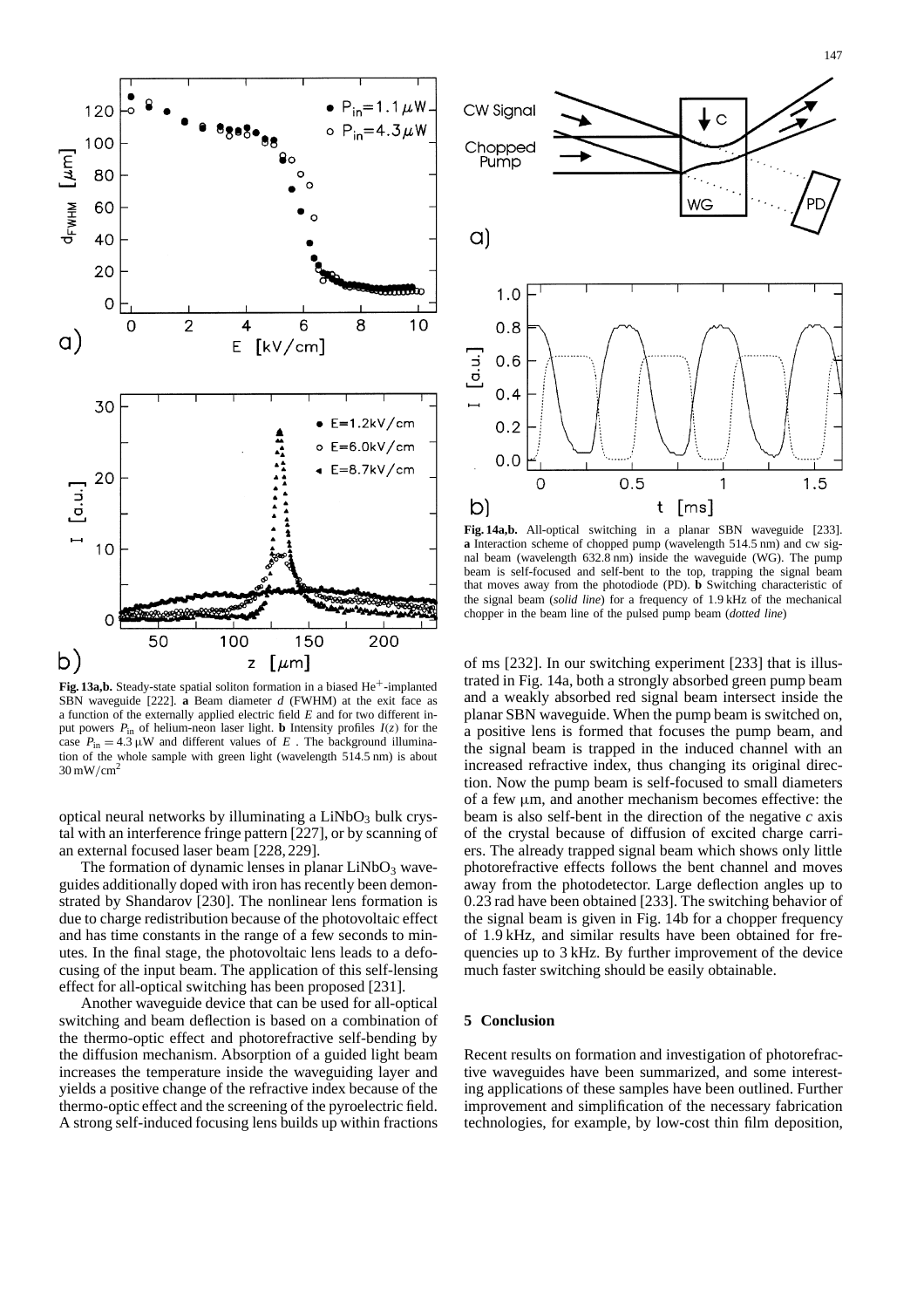as well as tailored photorefractive properties and geometries of the waveguides will stimulate future developments of nonlinear optical devices that are based on photorefractive effects.

*Acknowledgements.* I thank Professor Dr. E. Krätzig for valuable help and fruitful discussions, and the Deutsche Forschungsgemeinschaft (Sonderforschungsbereich 225: Oxidische Kristalle für elektrooptische und magnetooptische Anwendungen) for financial support.

## **References**

- 1. A. Ashkin, G.D. Boyd, J.M. Dziedzic, R.G. Smith, A.A. Ballman, J.J. Levinstein, K. Nassau: Appl. Phys. Lett. **9**, 72 (1966)
- 2. P. Günter, J.-P. Huignard (Eds.): Photorefractive Materials and Their Applications I+II, Topics Appl. Phys., Vol. 61 and 62 (Springer, Berlin, Heidelberg 1988)
- 3. M.P. Petrov, S.I. Stepanov, A.V. Khomenko (Eds.): *Photorefractive Crystals in Coherent Optical Systems* (Springer, Berlin, Heidelberg 1991)
- 4. W. Karthe, R. Müller: *Integrierte Optik* (Akademische Verlagsgesellschaft, Leipzig 1991)
- 5. A.M. Prokhorov, Y.S. Kuzminov: *Ferroelectric Thin-Film Waveguides in Integrated Optics* (Cambridge International Science, Cambridge 1996)
- 6. V.E. Wood, P.J. Cressman, R.L. Holman, C.M. Verber: In Photorefractive Materials and Their Applications II, ed. by P. Günter, J.-P. Huignard, Topics Appl. Phys. Vol. 62 (Springer, Berlin, Heidelberg 1988)
- 7. R.V. Schmidt, I.P. Kaminow: Appl. Phys. Lett. **25**, 458 (1974)
- 8. R.J. Holmes, D.M. Smyth: J. Appl. Phys. **55**, 3531 (1984)
- 9. M. De Sario, M.N. Armenise, C. Canali, A. Carnera, P. Mazzoldi, G. Celotti: J. Appl. Phys. **57**, 1482 (1985)
- 10. S. Fries, P. Hertel, H.P. Menzler: Phys. Status Solidi A **108**, 449 (1988)
- 11. V.V. Atuchin, K.K. Ziling, D.P. Shipilova: Sov. J. Quantum Electron. **14**, 671 (1984)
- 12. A.D. Novikov, S.G. Odoulov, V.M. Shandarov, S.M. Shandarov: Sov. Phys. Tech. Phys. **33**, 969 (1988)
- 13. D. Kip, B. Gather, H. Bendig, E. Krätzig: Phys. Status Solidi A **139**, 241 (1993)
- 14. V.L. Popov, V.M. Shandarov: Sov. Phys. Tech. Phys. **36**, 1380 (1991)
- 15. V.M. Shandarov, S.M. Shandarov: Sov. Tech. Phys. Lett. **12**, 20 (1986)
- 16. A.I. Bashkirov, V.M. Shandarov: Sov. Phys. Tech. Phys. **34**, 882 (1989)
- 17. D. Kip, E. Krätzig: Opt. Lett. **17**, 1563 (1992)
- 18. W.M. Young, R.S. Feigelson, M.M. Fejer, M.F.J. Digonnet, H.J. Shaw: Opt. Lett. **16**, 995 (1991)
- 19. J.M. Hammer, W. Phillips: Appl. Phys. Lett. **24**, 545 (1974)
- 20. I.P. Kaminow, J.R. Carruthers: Appl. Phys. Lett. **22**, 326 (1973)
- 21. R.L. Holman, P.J. Cressman, J.F. Revelli: Appl. Phys. Lett. **32**, 280 (1978)
- 22. J.L. Jackel: J. Opt. Commun. **3**, 82 (1982)
- 23. A. Rasch, M. Rottschalk, W. Karthe: J. Opt. Commun. **6**, 14 (1985)
- 24. J.L. Jackel, C.E. Rice, J.J. Veselka: Ferroelectr. **50**, 165 (1983)
- 25. V.A. Ganshin, Y.N. Korkishko, T.V. Morozova, V.V. Saraikin: Phys. Status Solidi A **114**, 457 (1989)
- 26. K. Yamamoto, T. Taniuchi: J. Appl. Phys. **70**, 6663 (1991)
- 27. E.Y.B. Pun, K.K. Loi, P.S. Chung: IEEE Trans. Lightwave Technol. **11**, 277 (1993)
- 28. J.T. Cargo, A.J. Filo, M.C. Hughes, V.C. Kannan, F.A. Stevie, J.A. Taylor, J.R. Holmes: J. Appl. Phys. **67**, 627 (1990)
- 29. J.L. Jackel: Proc. SPIE **1583**, 54 (1991)
- 30. J.M. Cabrera, J. Olivares,M. Carrascosa, J. Rams,R. Müller, E. Dieguez: Adv. Phys. **45**, 349 (1996)
- 31. V.V. Atuchin, T.I. Zakharyash: Sov. Phys. Tech. Phys. **29**, 584 (1984)
- 32. K. Tada, T. Murai, T. Nakabayashi, T. Iwashima, T. Ishikawa: Jpn. J. Appl. Phys. **26**, 503 (1987)
- 33. V.A. Ganshin, V.S. Ivanov, Y.N. Korkishko, V.Z. Petrova: Sov. Phys. Tech. Phys. **31**, 794 (1986)
- 34. F. Rickermann, D. Kip, B. Gather, E. Krätzig: Phys. Status Solidi A **150**, 763 (1995)
- 35. Y.N. Korkishko, V.A. Fedorov: J. Appl. Phys. **82**, 1010 (1997)
- 36. R.A. Becker: Appl. Phys. Lett. **43**, 131 (1986)
- 37. M. Minakata, K. Kumagi, S. Kawakami: Appl. Phys. Lett. **49**, 992 (1986)
- 38. M. Rottschalk, A. Rasch, W. Karthe: J. Opt. Commun. **9**, 19 (1988)
- 39. I. Savatinova, S. Tochev, R. Todorov, M.N. Armenise, V.M.N. Passaro,
- C.C. Ziling: J. Lightwave Technol. **14**, 403 (1996) 40. P.G. Suchoski, T.K. Findakly, F.J. Leonberger: Opt. Lett. **13**, 1050 (1988)
- 41. N. Goto, G.L. Yip: Appl. Opt. **28**, 60 (1989)
- 42. S.M. Kostritskii, D. Kip, E. Krätzig: Appl. Phys. B **65**, 517 (1997)
- 43. S.M. Kostritskii, O.M. Kolesnikov: J. Opt. Soc. Am. B **11**, 1674 (1994)
- 44. Y.A. Bobrov, V.A. Ganshin, V.S. Ivanov, Y.N. Korkishko, T.V. Morozova: Phys. Status Solidi A **123**, 317 (1991)
- 45. V.A. Ganshin, Y.N. Korkishko: Sov. Phys. Tech. Phys. **29**, 227 (1984) 46. G.L. Destefanis, J.P. Gailliard, E.L. Ligeon, S. Valette, B.W. Farmery,
- P.D. Townsend, A. Perez: J. Appl. Phys. **50**, 7898 (1979) 47. P. Moretti, P. Thevenard, G. Godefroy, R. Sommerfeld, P. Hertel,
- E. Krätzig: Phys. Status Solidi A **117**, K85 (1990)
- 48. T. Bremer,W. Heiland, B. Hellermann, P. Hertel, E. Krätzig, D. Kollewe: Ferroelectr. Lett. **9**, 11 (1988)
- 49. P. Moretti, P. Thevenard, K. Wirl, P. Hertel, H. Hesse, E. Krätzig, G. Godefroy: Ferroelectr. **128**, 13 (1992)
- 50. D. Kip, S. Mendricks, P. Moretti: Phys. Status Solidi A **166**, R3 (1998)
- 51. D. Kip, S. Aulkemeyer, P. Moretti: Opt. Lett. **20**, 1256 (1995)
- 52. J.F. Ziegler, J.P. Biersack (Eds.): *Stopping and Ranges of Ions in Matter* (Pergamon, New York, 1985)
- 53. J.Y.C. Wong, L. Zhang, G. Kakarantzas, P.D. Townsend, P.J. Chandler, L.A. Boatner: J. Appl. Phys. **71**, 49 (1992)
- 54. T. Pliska, D. Fluck, P. Günter, L. Beckers, C. Buchal: J. Opt. Soc. Am. B **15**, 628 (1998)
- 55. L. Zhang, P.J. Chandler, P.D. Townsend: Nucl. Instrum. Methods B **59***/***60**, 1147 (1991)
- 56. D. Fluck, D.H. Jundt, P. Günter, M. Fleuster, C. Buchal: J. Appl. Phys. **74**, 6023 (1993)
- 57. P.D. Townsend: Nucl. Instrum. Methods B **46**, 18 (1990)
- 58. F.P. Strohkendl, D. Fluck, P. Günter, R. Irmscher, C. Buchal: Appl. Phys. Lett. **59**, 3354 (1991)
- 59. D. Fluck, P. Günter, M. Fleuster, C. Buchal: J. Appl. Phys. **72**, 1671 (1992)
- 60. K.K. Schuegraf (Ed.): *Handbook of Thin Film Deposition: Processes and Techniques* (Noyes Publications, New Jersey 1988)
- 61. D.A. Glocker, S.I. Shah (Eds.): *Handbook of Thin Film Process Technology* (IOP Publishing, Bristol 1995)
- 62. W.S. Hu, Z.G. Liu, Y.-Q. Lu, S.N. Zhu, D. Feng: Opt. Lett. **21**, 946 (1996)
- 63. A. Ito, A. Machida, M. Obara: Jpn. J. Appl. Phys. **36**, L805 (1997)
- 64. C. Zaldo, D.S. Gill, R.W. Eason, J. Mendiola, P.J. Chandler: Appl. Phys. Lett. **65**, 502 (1994)
- 65. D. Trivedi, P. Tayebati, M. Tabat: Appl. Phys. Lett. **68**, 3227 (1996)
- 66. F. Gitmans, Z. Sitar, P. Günter: Vacuum **46**, 939 (1995)
- 67. R.A. McKee, F.J. Walker, J.R. Conner, E.D. Specht, D.E. Zelmon: Appl. Phys. Lett. **59**, 782 (1991)
- 68. A. Baudrant, H. Vial, J. Daval: J. Cryst. Growth **43**, 197 (1978)
- 69. R.R. Neurgaonkar, E.T. Wu: Mater. Res. Bull. **22**, 1095 (1987)
- 70. B. Bihari, J. Kumar, G.T. Stauf, P.C. Van Bushirk, C.S. Hwang: J. Appl. Phys. **76**, 1169 (1994)
- 71. H. Xie, W.-H. Hsu, R. Raj: J. Appl. Phys. **77**, 3420 (1995)
- 72. M.J. Nystrom, B.W. Wessels, W.P. Lin, G.K. Wong, D.A. Neumayer, T.J. Marks: Appl. Phys. Lett. **66**, 1726 (1995)
- 73. T. Hayashi, N. Ohji, K. Hirohara, T. Fukunaga, H. Maiwa: Jpn. J. Appl. Phys. **32**, 4092 (1993)
- 74. Y. Xu, C.J. Chen, R. Xu, J.D. Mackenzie: Phys. Rev. B **44**, 35 (1991)
- 75. O. Eknoyan, H.F. Taylor, Z. Tang, V.P. Svenson, J.M. Marx: Appl. Phys. Lett. **60**, 407 (1992)
- 76. P.K. Tien, R. Ulrich: J. Opt. Soc. Am. **60**, 1325 (1970)
- 77. J.M. White, P.F. Heidrich: Appl. Opt. **15**, 151 (1976)
- 78. K.S. Chiang: J. Lightwave Technol. **3**, 385 (1985)
- 79. P. Hertel, H.P. Menzler: Appl. Phys. B **44**, 75 (1987)
- 80. S. Herminghaus, B.A. Smith, J.D. Swalen: J. Opt. Soc. Am. B **8**, 2311 (1991)
- 81. T. Yuhara, K. Tada, Y.-S. Li: J. Appl. Phys. **71**, 3966 (1992)
- 82. P. Tayebati, D. Trivedi, M. Tabat: Appl. Phys. Lett. **69**, 1023 (1996)
- 83. T. Suzuki, O. Eknoyan, H.F. Taylor: J. Lightwave Technol. **11**, 285 (1993)
- 84. R.A. Rupp: Appl. Phys. A **55**, 2 (1992)
- 85. V.E. Wood, N.F. Hartman, C.M. Verber, R.P. Kenan: J. Appl. Phys. **46**,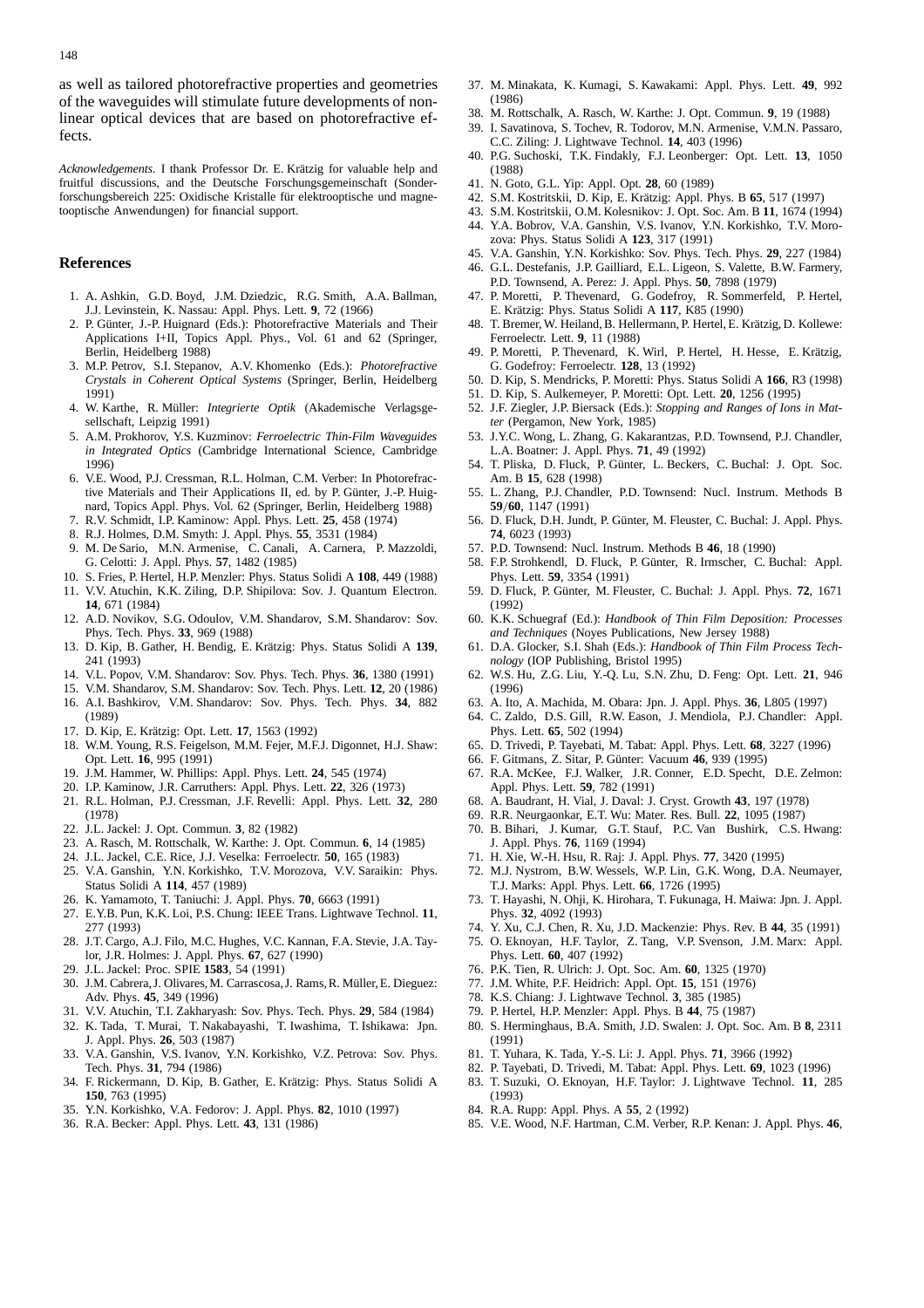1214 (1975)

- 86. D. Kip, R. Fink, T. Bartholomäus, E. Krätzig: Opt. Commun. **95**, 33 (1993)
- 87. W. Yu, W. Krolikowski, B. Luther-Davis, M. Webster, M. Asutin: Opt. Lett. **20**, 563 (1995)
- 88. J. Hukriede, D. Kip, E. Krätzig: Appl. Phys. Lett. **66**, 333 (1998)
- 89. N.V. Kukhtarev, V.B. Markov, S.G. Odoulov, M.S. Soskin, V.L. Vinetskii: Ferroelectr. **22**, 949 (1979)
- 90. H. Kogelnik: Bell Syst. Tech. J. **48**, 2909 (1969)
- 91. V. Gericke, P. Hertel, E. Krätzig, J.P. Nisius, R. Sommerfeld: Appl. Phys. B **44**, 155 (1987)
- 92. D. Fluck, J.A. Weiss, S. Brülisauer, P. Günter: Opt. Lett. **19**, 2080 (1994)
- 93. M. Aguilar, M. Carrascosa, F. Agullo-Lopez, L.F. Magana: J. Appl. Phys. **78**, 4840 (1995)
- 94. D. Kip, F. Rickermann, E. Krätzig: Opt. Lett. **20**, 1139 (1995)
- 95. L. Wan, Y. Yuan, G. Assanto: Opt. Commun. **73**, 439 (1989)
- 96. L. Wan, Y. Yuan, G. Assanto: Opt. Commun. **74**, 361 (1990)
- 97. A. Yamada, H. Tamada, M. Saitoh: J. Appl. Phys. **76**, 1776 (1994)
- 98. K. Buse: Appl. Phys. B **64**, 391 (1997)
- 99. R.V. Schmidt, I.P. Kaminow: IEEE J. Quantum Electron. **QE-11**, 57 (1975)
- 100. R. Göring, Z. Yuan-Ling, S. Steinberg: Appl. Phys. A **55**, 97 (1992)
- 101. K. Buse: Appl. Phys. B **64**, 273 (1997)
- 102. F. Jermann, J. Otten: J. Opt. Soc. Am. B **10**, 2085 (1993)
- 103. Y. Kondo, S. Miyaguchi, A. Onoe, Y. Fujii: Appl. Opt. **33**, 3348 (1994)
- 104. J. Jackel, A.M. Glass, G.E. Petersen, C.E. Rice, D.H. Olsen, J.J. Veleska: J. Appl. Phys. **55**, 269 (1984)
- 105. J. Olivares, E. Dieguez, F.J. Lopez, J.M. Cabrera: Appl. Phys. Lett. **61**, 624 (1992)
- 106. A. Yamada, H. Tamada, M. Saitoh: J. Cryst. Growth **132**, 48 (1993)
- 107. Y. Kondo, T. Kouyama, K. Ohno, M. Tsuji, M. Nakamura, Y. Fujii: Jpn. J. Appl. Phys. **33**, L338 (1994)
- 108. S. Schwyn, H.W. Lehmann, R. Widmer: J. Appl. Phys. **72**, 1154 (1991)
- 109. S. Tan, T. Gilbert, C.-Y. Hung, T.E. Schlesinger, M. Migliuolo: J. Appl. Phys. **79**, 3548 (1996)
- 110. K. Nashimoto, M.J. Cima: Mater. Lett. **10**, 348 (1991)
- 111. J.-M. Liu, Z.G. Liu, S.N. Zhu, Z.C. Wu: Mater. Lett. **20**, 35 (1994)
- 112. I.I. Itkin, S.M. Shandarov: Sov. Phys. Tech. Phys. **35**, 1317 (1990)
- 113. P.G. Kazansky: IEEE J. Quantum Electron. **QE-25**, 736 (1989)
- 114. E.S. Shandarov, S.M. Shandarov: Opt. and Spectrosc. **69**, 824 (1990)
- 115. A.D. Novikov, S.G. Odoulov, V.M. Shandarov, E.S. Shandarov, S.M.
- Shandarov: J. Opt. Soc. Am. B **8**, 1298 (1991) 116. V.L. Popov, E.S. Shandarov, S.M. Shandarov: J. Opt. Soc. Am. B **9**, 1661 (1992)
- 117. G. Glazov, V.M. Shandarov, E.S. Shandarov, S.M. Shandarov: J. Opt. Soc. Am. B **7**, 2279 (1990)
- 118. G. Glazov, E.S. Shandarov, S.M. Shandarov: Int. J. Nonl. Opt. Phys. **2**, 71 (1993)
- 119. E.M. Zolotov, P.G. Kazansky, V.A. Chernykh: Sov. Tech. Phys. Lett. **7**, 397 (1981)
- 120. I.I. Itkin, S.M. Shandarov: Sov. Tech. Phys. Lett. **16**, 357 (1990)
- 121. V.I. Belinicher, B.I. Sturman: Sov. Phys.: Uspheki **23**, 199 (1980)
- 122. S.G. Odoulov: Sov. Phys. JETP Lett. **35**, 10 (1982)
- 123. I.I. Itkin, S.M. Shandarov: Avtometriya **4**, 72 (1989)
- 124. Y. Solomonov, S.M. Shandarov, V.M. Shandarov: Ferroelectr. **201**, 195 (1997)
- 125. D. Kip, E. Krätzig: Proc. of the International Conference on Lasers 1992 (Lasers '92), Houston (USA), 1992, p. 499
- 126. U.B. Ramabadran, H.E. Jackson, J.T. Boyd: J. Appl. Phys. **74**, 1492 (1993)
- 127. T. Fujiwara, S. Sato, H. Mori: Appl. Phys. Lett. **54**, 975 (1989)
- 128. T. Fujiwara, X. Cao, R. Srivastava, R.V. Ramaswamy: Appl. Phys.
- Lett. **61**, 743 (1992) 129. T. Fujiwara, R. Srivastava, X. Cao, R.V. Ramaswamy: Opt. Lett. **18**, 346 (1993)
- 130. S. Steinberg, R. Göring, T. Hennig, A. Rasch: Opt. Lett. **20**, 683 (1995)
- 131. M. Rottschalk, T. Bachmann, S. Steinberg, J.-P. Ruske: Opt. Commun. **106**, 187 (1994)
- 132. E.E. Robertson, R.W. Eason, Y. Yokoo, P.J. Chandler: Appl. Phys. Lett. **70**, 2094 (1997)
- 133. D. Eger, M.A. Arbore, M.M. Fejer, M.L. Bortz: J. Appl. Phys. **82**, 998 (1997)
- 134. H. Yoshinaga, K. Kitayama, H. Oguri: Appl. Phys. Lett. **56**, 1728 (1990)
- 135. F. Ito, K. Kitayama, H. Oguri: J. Opt. Soc. Am. B **9**, 1432 (1992)
- 136. S. Yin: Proc. SPIE **2849**, 156 (1996)
- 137. W.B. Spillman, N.A. Sanford, R.A. Soref: Opt. Lett. **8**, 497 (1983) 138. V.A. Fedorov, V.A. Ganshin, Y.N. Korkishko, T.V. Morozova: Ferro-
- electr. **138**, 23 (1993) 139. O. Eknoyan, H.F. Taylor, W. Matous, T. Ottinger, R.R. Neurgaonkar:
- Appl. Phys. Lett. **71**, 3051 (1997)
- 140. Y. Kondo, Y. Fujii: Jpn. J. Appl. Phys. **34**, L365 (1995)
- 141. D. Kip, T. Bartholomäus, P.M. Garcia, E. Krätzig: J. Opt. Soc. Am. B **11**, 1737 (1994)
- 142. S. Kostritskii, D. Kip, E. Krätzig: Technical Digest of the Topical Meeting on "Photorefractive Materials, Effects, and Devices 1997" (PRM '97), Chiba, Japan, 1997, p. 216
- 143. S. Kostritskii, D. Kip: Holographic recording in planar Cu:H:LiTaO<sub>3</sub> waveguides, sent to Phys. Status Solidi A
- 144. L.S. Hung, J.A. Agostinelli, J.M. Mir, L.R. Zheng: Appl. Phys. Lett. **62**, 3071 (1993)
- 145. J.A. Agostinelli, G.H. Braustein, T.N. Blanton: Appl. Phys. Lett. **63**, 123 (1993)
- 146. X.L. Guo, Z.G. Liu, S.N. Zhu, T. Yu, S.B. Xiong, W.S. Hu: J. Cryst. Growth **165**, 187 (1996)
- 147. T. Tschudi, A. Herden, J. Goltz, H. Klumb, F. Laeri, J. Albers: IEEE J. Quantum Electron. **QE-22**, 1493 (1986)
- 148. Z. Zhang, Y. Zhang, C. Yang, J. Kang, S. Zheng, Y. Zhu, Y. Chen, X. Wu, P. Fu: J. Opt. Soc. Am. B **11**, 1991 (1994)
- 149. P. Moretti, P. Thevenard, R. Sommerfeld, G. Godefroy: Nucl. Instrum. Methods B **59***/***60**, 1228 (1991)
- 150. K.E. Youden, S.W. James, R.W. Eason, P.J. Chandler, L. Zhang, P.D. Townsend: Opt. Lett. **17**, 1509 (1992)
- 151. S.W. James, K.E. Youden, P.M. Jeffrey, R.W. Eason, P.J. Chandler, L. Zhang, P.D. Townsend: Opt. Lett. **18**, 1138 (1993)
- 152. S.W. James, K.E. Youden, P.M. Jeffrey, R.W. Eason, P.J. Chandler, L. Zhang, P.D. Townsend: Appl. Opt. **32**, 5299 (1993)
- 153. F. Ito, K. Kitayama, K. Tomomatsu: Appl. Phys. Lett. **61**, 2144 (1992)
- 154. D. Roy, S.B. Krupanidhi: Appl. Phys. Lett. **61**, 2057 (1992)
- 155. D.M. Gill, B.A. Block, C.W. Conrad, B.W. Wessels, S.T. Ho: Appl. Phys. Lett. **69**, 2968 (1996)
- 156. D.M. Gill, C.W. Conrad, G. Ford, B.W. Wessels, S.T. Ho: Appl. Phys. Lett. **71**, 1783 (1997)
- 157. Y. Liu, Z. Chen, C. Li, D. Cui, Y. Zhou, G. Yang: J. Appl. Phys. **81**, 6328 (1997)
- 158. L. Beckers, J. Schubert, W. Zander, J. Ziesmann, A. Eckau, P. Leinenbach, C. Buchal: J. Appl. Phys. **83**, 3305 (1998)
- 159. P. Günter: Phys. Rep. **93**, 199 (1982)
- 160. F.P. Strohkendl, P. Günter, C. Buchal, R. Irmscher: J. Appl. Phys. **69**, 84 (1991)
- 161. S. Brülisauer, D. Fluck, P. Günter: Electron. Lett. **31**, 312 (1995)
- 162. S. Brülisauer, D. Fluck, P. Günter, L. Beckers, C. Buchal: J. Opt. Soc. Am. B **13**, 2544 (1996)
- 163. D. Fluck, P. Günter, R. Irmscher, C. Buchal: Appl. Phys. Lett. **59**, 3213 (1991)
- 164. M. Zha, D. Fluck, P. Günter, M. Fleuster, C. Buchal: Opt. Lett. **18**, 577 (1993)
- 165. R. Gutmann, J. Hulliger: Cryst. Prop. Prep. **32**–**34**, 117 (1991)
- 166. T.M. Graettinger, S.H. Rou, M.S. Ameen, O. Auciello, A.I. Kingon: Appl. Phys. Lett. **58**, 1964 (1991)
- 167. S. Schwyn, H.W. Lehmann, P. Günter: Appl. Phys. Lett. **61**, 373 (1992)
- 168. M.J. Martin, J.E. Alfonso, J. Mendiola, C. Zaldo, D.S. Gill, R.W. Eason, P.J. Chandler: J. Mater. Res. **12**, 2699 (1997)
- 169. M.D. Ewbank, R.R. Neurgaonkar, W.K. Cory, J. Feinberg: J. Appl. Phys. **62**, 374 (1987)
- 170. J. Ma, T. Chang, J. Hong, R.R. Neurgaonkar, G. Barbastathis, D. Psaltis: Opt. Lett. **22**, 1116 (1997)
- 171. G.L. Wood, W.W. Clark III, M.J. Miller, E.J. Sharp, G.J. Salamo, R.R. Neurgaonkar: IEEE J. Quantum Electron. **QE-23**, 2126 (1987)
- 172. R.R. Neurgaonkar, W.F. Hall, J.R. Oliver, W.W. Ho, W.K. Cory: Ferroelectr. **87**, 167 (1988)
- 173. R.A. Vazquez, M.D. Ewbank, R.R. Neurgaonkar: Opt. Commun. **80**, 253 (1991)
- 174. O. Eknoyan, C.H. Bulmer, H.F. Taylor, W.K. Burns, A.S. Greenblatt, L.A. Beech, R.R. Neurgaonkar: Appl. Phys. Lett. **48**, 13 (1986)